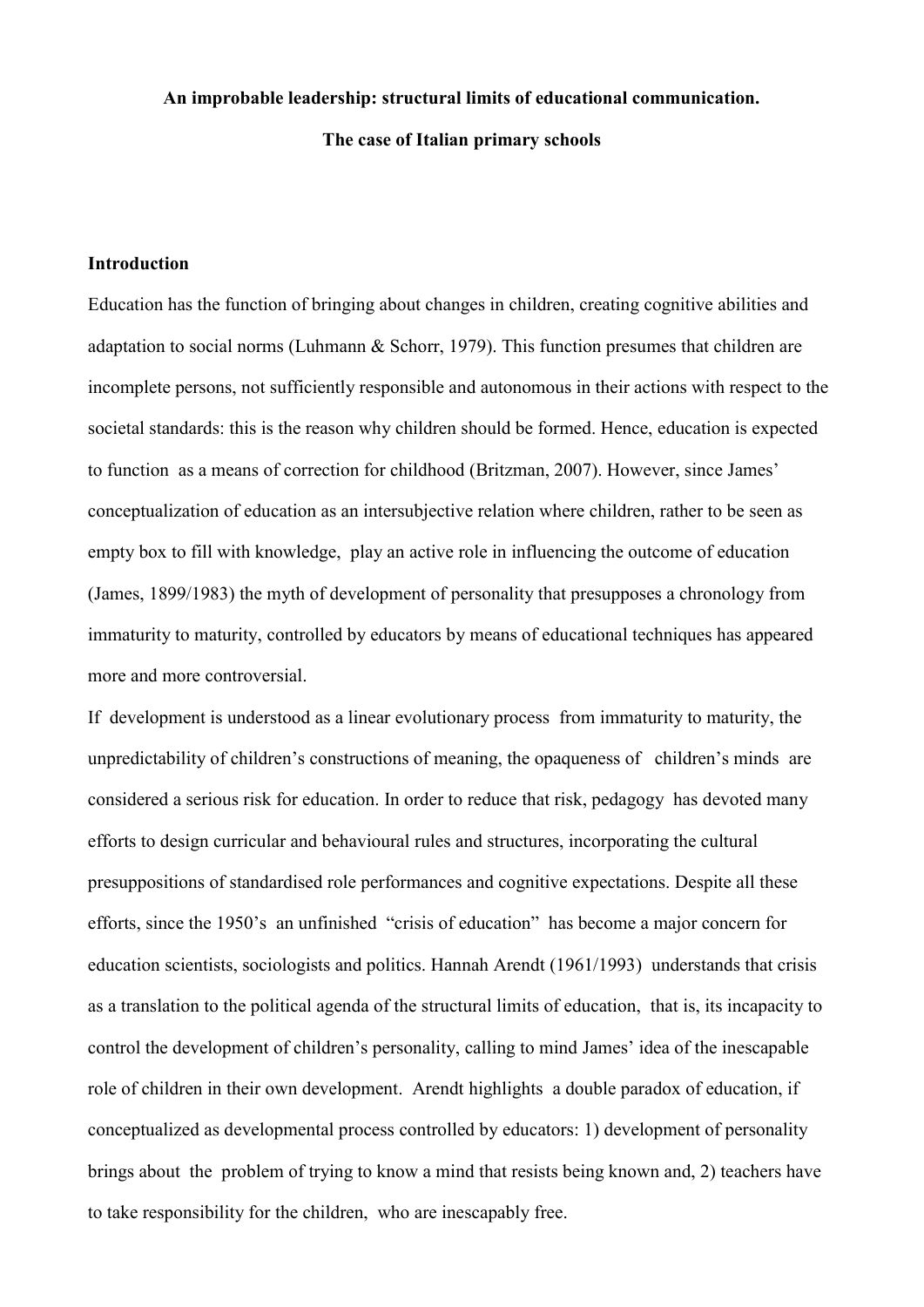Since the 1980's the culture of childhood has been placing particular emphasis on socialising children towards an "understanding of their own competencies" (Matthews 2003: 274) rather than towards the achievements of curricular state-of-development, on socialising children to a sense of responsibility and skills in planning, designing, monitoring and managing social contexts rather than to a one-way adaptation to normative expectations. The success of this new vision of children as social agents has changed educational cultural presuppositions, leading education to use children's self-expression as a resource for reflexive learning.

But the promotion of children's agency (James et al. 1998) and active participation (Baraldi, 2008), which grew over the ruins of the technical approach to the crisis of education needs to be applied somehow, needs to be translated into communicative techniques. Many publications in the field of pedagogy offer prescriptive resources to empower children's participation, for example through teachers' active listening and consideration for children's creativity (Gordon 1974; Rogers 1951), but few of them discuss the results of the empirical application of theoretical prescriptions. Basic questions such as: "how does promotion of children's active participation materializes in actual and natural interaction in the classrooms?", "is it possible to educate without bringing about asymmetries of educational relation?" and "what happens when the educators force children to actively participate? Is it the paradox of an education to autonomy solvable?" are simply avoided. With this article we offer some examples of the actual application of promotion of children's active participation. We focus on the failures and crises of promotion, where asymmetries in power between educators and children end up in excluding children from active participation. We focus on critical phases of promotion because we aim to highlight the way in which promotional intentions fail in sustaining children's active participation when they materialize as a communication form which brings about social asymmetries of educational relation in the interaction. Hence, we aim to show a range of actions and strategies, from the distribution of opportunities to talk to rhetorical questions, from correction to repair of problems in understanding, which make promotional intentions fall through, bringing about a form of communication where children's active participation represents a risk to minimize.

Our analysis might be useful for teachers leading children, administrators, other educational leaders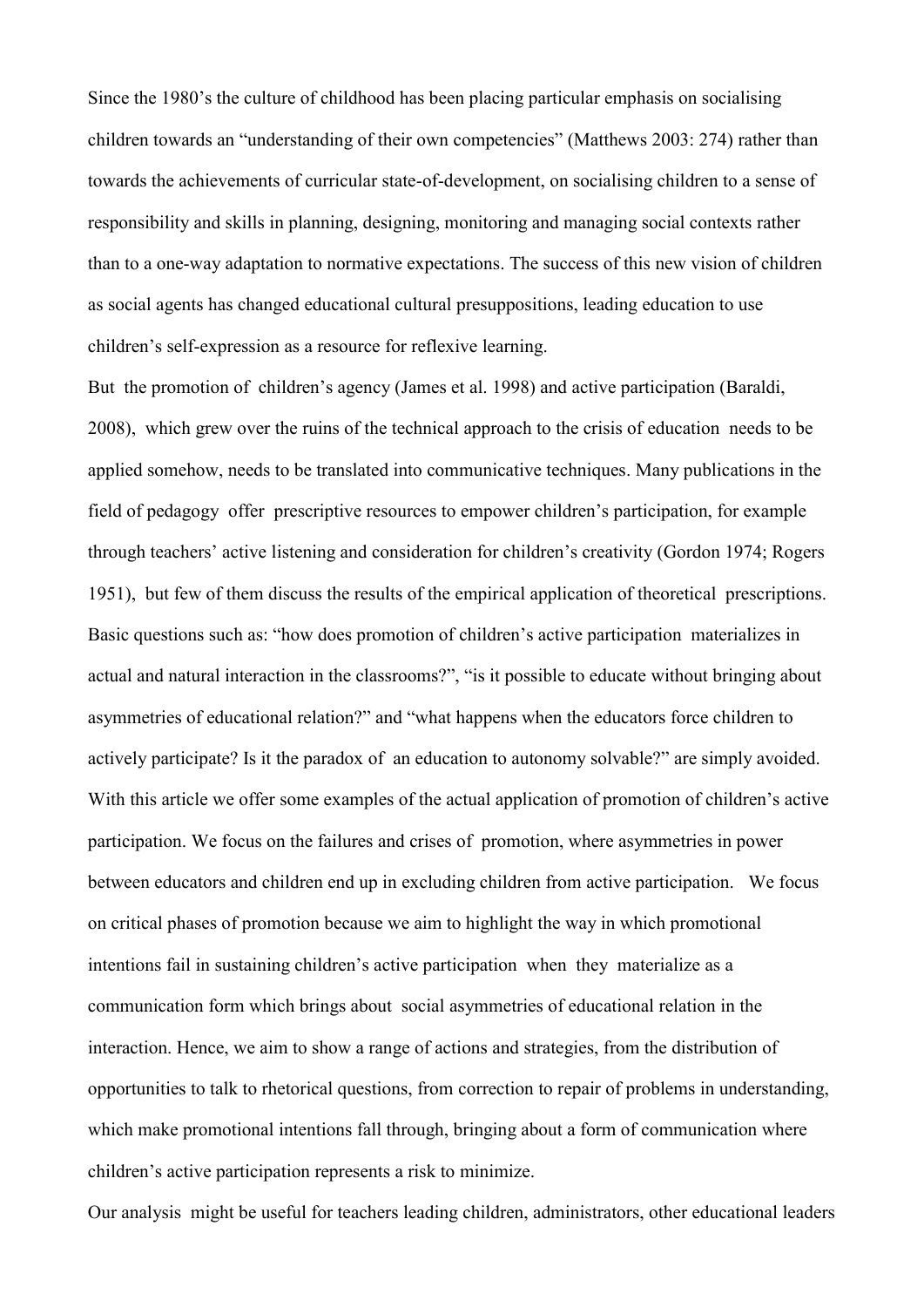who, starting from the theoretical assumption that the development of children's minds cannot be completely controlled by education (James, 1899/1983; Arendt, 1961/1993; Luhmann & Schorr, 1979, Vanderstraeten, 2000, Vanderstraeten & Biesta, 2006, Britzman, 2007) accept the challenge of looking at children's freedom as a resource for education, rather than a risk to minimize. After showing how promotion of children's active participation may paradoxically evolve in the marginalization of children, we will offer some useful guide-lines for professionals engaged in the promotion of children's participation as a mean to sustain their socialization.

Our object is to propose an analysis of actual and naturally occurring educational interactions which were recorded during an intensive field research, that involved 250 children (age 10-12) in eleven primary schools in Northern Italy. The object of the research was a project of education in conflict management, designed by the Department of Language and Culture Sciences at the University of Modena and Reggio Emilia, in collaboration with the Educational Office of the province of Modena.

The epistemology of the project took into account the most recent cultural presuppositions of interaction with children, that concerns the quality of their participation and self-expression. Children's participation is primarily observed as involvement in decision-making, through which children can feel influential (Lawy & Biesta, 2006). To achieve this goal, promoting children's selfexpression is a primary task which changes the relationships between adults and children: "working in partnership with children requires that adults leave aside the role that society has often prescribed to them of being the teacher with all the answers" (Blanchet-Cohen & Rainbow 2006: 122). Adults become facilitators rather than technicians, and both children and adults are co-constructors of knowledge and expertise.

Children's empowerment is considered to be the final result. It has been observed that the results of this empowerment are unpredictable: "adult society must accept that there will be complexities when children express views that do not coincide with those of adults" (Holland & O'Neill 2006: 96). Empowerment means taking seriously that when the children are able to determine the issues that they consider to be important, the results cannot be known in advance. This means that promotion of children's participation may result in conflicts and that these conflicts must be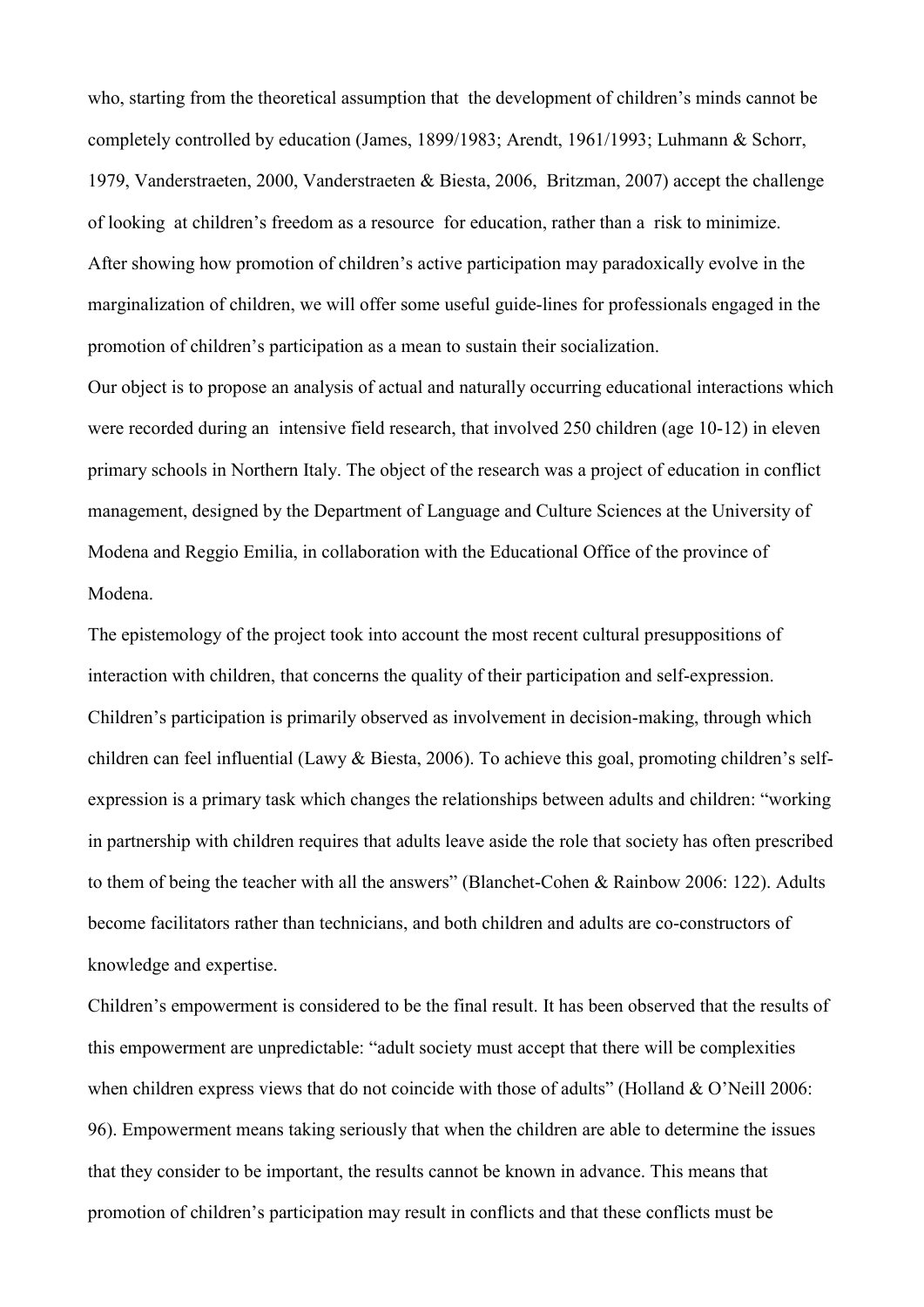managed, guaranteeing opportunities for their diversity. This makes education in conflict management complementary to the promotion of social participation and a primary issue for social planners, education officers and educators interested in the promotion of children and young people's participation.

We outline the interventions we analyzed: the classes involved were divided in groups of five children, each asked to create a fantasy story. To accomplish their task, children had to face processes of decision-making that could engender conflicts. In this case, trained operators intervened to promote reflection on conflict management, rather than transmitting knowledge about the correct ways to manage conflicts. Educators were previously trained to avoid pedagogically stylized communication and to systematically sustain the self-expression of pupils through appreciation, perception checking and feedback on their and others' actions. Observing the interactions through which the social intervention materializes gives us the ability to recognize if education is, or is not, a form of communication that fits the epistemological premises of the promotion of children and young people's participation. But the first step of this paper, is a theoretical one, to give a definition of the most general object of our research, that is, communication.

#### **A sociological perspective on communication**

Our concept of communication is established in cybernetics. Cybernetics focuses on purposeful behavior analyzing it with theoretical tools such as the concepts of feedback and feedback control (Wiener, 1948). Systems act purposefully within a chaotic and threatening environment, processing information about the results of their own actions, as part of the information on which they continuously act. This process is called self-reference; it represents the *modus operandi* of all cybernetic systems. Further developments in the 1970's made it possible to give to self-reference a more encompassing meaning. The crucial concept here is the one of autopoiesis (Maturana and Varela, 1980).

Autopoietic systems are systems that produce the elements out of which they exist, by means of a network of these elements themselves. External factors do not directly interfere with the functioning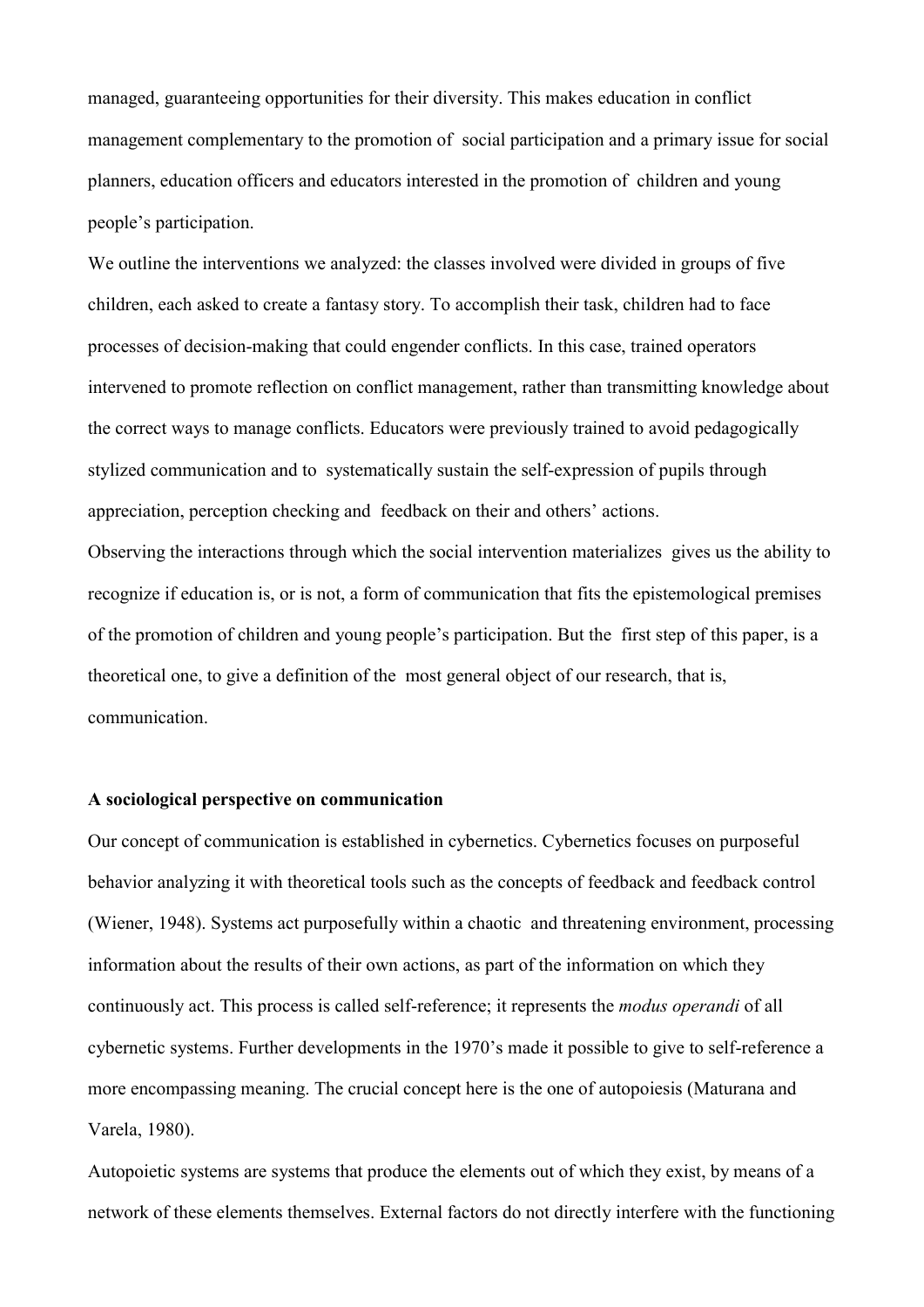of the system, as they are translated into internal elements by the system's structures. The environment resonates in the system by means of the elements that the system itself produces. The application of the idea of autopoiesis to social reality is central in Luhmann's systems theory. The autopoiesis of social systems consists of chains of communication processes. In Luhmann's sociology, communication is defined as an event which consists of the synthesis of three different selections: information, utterance and understanding (Luhmann, 1984).

The first selection, information, concerns a selection from a repertoire of possible themes for communication; without this selectivity of information no communication could emerge. The second selection concerns the choice of a communicative behavior, the utterance. The third selection, understanding, is crucial for Luhmann's concept of communication. Understanding implies a change in the state of the receiver: it happens when a distinction between information and its utterance is made. Understanding realizes the communicative act; however it needs to manifest itself: the receiver needs to show he/she understands the uttered information by addressing the information (accepting or rejecting it) or addressing the utterance (questioning, or not, the way, and the reason why, something is said).

Luhmann (1984) defines communication as a process of penetration. Communication is an event of penetration: psychic systems are reciprocally opaque: any psychic system needs to rely on communication to infer meanings and motivation of actions. Even though communication cannot orient the chains of thoughts out of which the autopoiesis of psychic systems take form, psychic systems cannot avoid to take communication into account.

According to the concept of penetration, we can affirm that psychic systems coordinate with other psychic systems (they behave in some way) through structured communication processes, or relationships. The structure of communication processes consist of social forms, which make possible the attribution of intentions responsibility to communicators. Basically, social forms are distinctions available for an observer to mark both the meaning of information produced in prior communication, and the meaning of utterances, with reference to his/her interlocutor. Following John Spencer-Brown (1969), the operation of distinction is the fundamental cognitive operation. In the social dimension, an observer has to orient to the expectations or actions of other actors,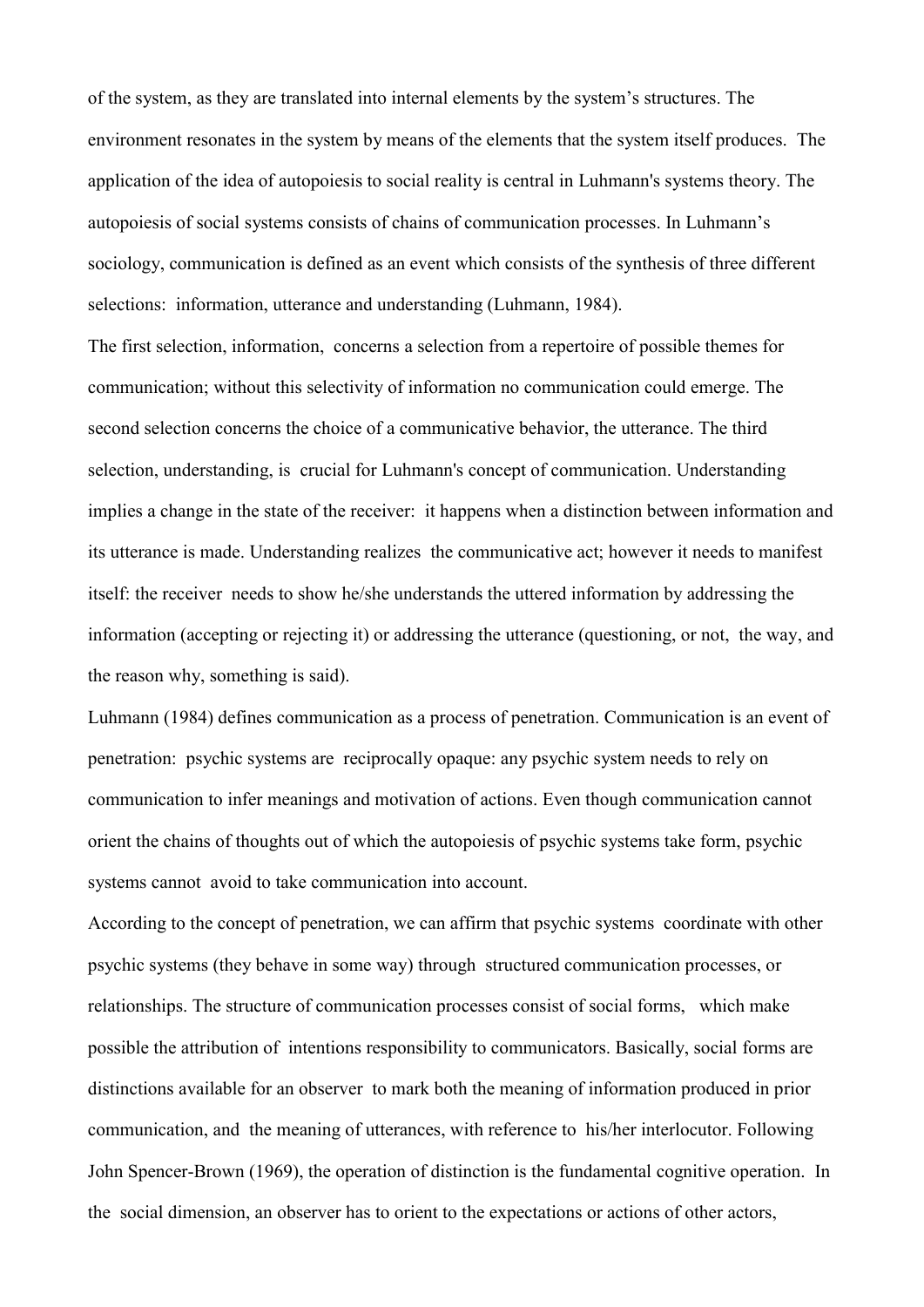through meaning attributional processes which may be conceptualized as distinctions (when something is observed it is indicated as being distinct from something else). The indication of one side of the distinction provides the observer with information of the kind of: "this-and-notsomething-else" (Vanderstraeten, 2001).

Psychic systems must continuously penetrate into communication in order to give meaning to information and to attribute intentions to utterances. In education, like in other communication systems, they rely on social forms (Baraldi, 1993).

### **Educational communication and its limits**

More narrowly, the object of our analysis is the relationship between a specific form of communication, educational communication and the cultural presupposition of the promotion of children's participation and empowerment. Here, we suggest that education could be an appropriate medium to support children's empowerment. Firstly, we have to start from a theoretical definition of education. What are the features of educational interactions? What do we mean by educational? Traditionally, commonly endorsed and commonly observed norms and values are considered a prerequisite for an integrated society (Heyting, Kruithof and Mulder, 2002). In Parson's view normative orientations materialize as social roles and role expectations; therefore one contribution of schooling and education to the integration of society consists in the furthering and strengthening of consensus on these basic values (Parsons, 1951).

Luhmann's sociology offers an alternative theoretical framework, stressing that the fundamental function of education is not to impart knowledge, to discipline, to transmit social values and norms, but to minimise the improbability of social communication. Education imparts to pupils the ability to participate in social communication, that is to say to behave in a (largely) predictable way in social contexts. Because it is possible to simplify the complexity of psychic variability, speaking with one as a teacher, another as a pupil, and a third as a beloved, communication is possible (Luhmann 1984). Teacher, pupil, beloved, and many others in modern society, are social roles. We define social roles as "human beings made communicative through socialisation"; otherwise, if one had to take into consideration the empirical multi-facets of other human beings, communication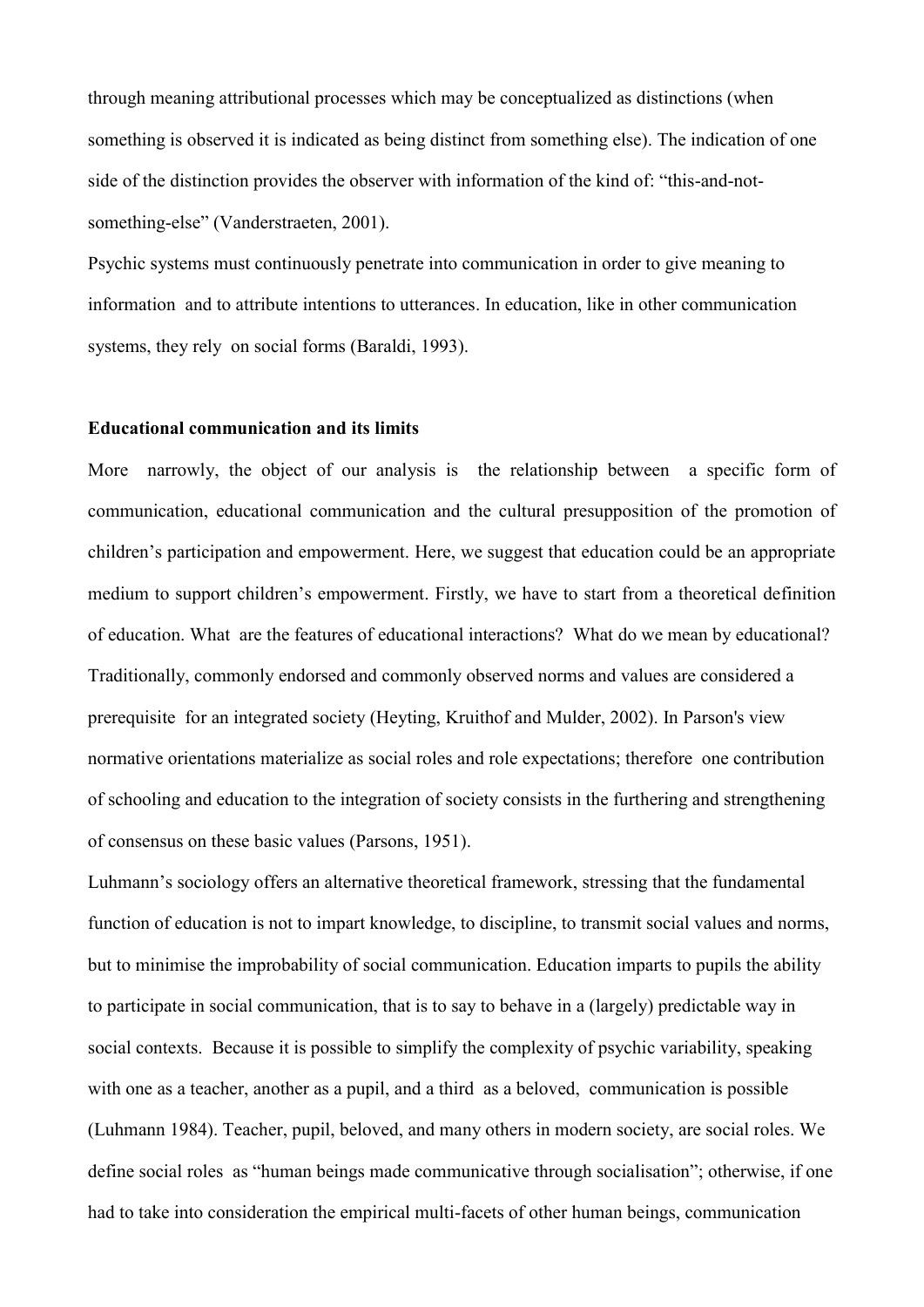would be impossible (Qvortrup, 2005). Education has the function of bringing about changes in children, creating cognitive abilities and adaptation to social norms. This presumes that children are incomplete persons, not sufficiently responsible and autonomous in their actions with respect to the societal standards: this is the reason why children should be formed.

In the educational system, the generally recognized tasks are: 1) guiding children's socialisation, shaping their choices and actions according to shared criteria and values and, thus, 2) producing reflexive learning (learning to learn) as an instrument of self-regulation. The selection of shared meanings seems to be the best way to accomplish these tasks: the system selects "correct" meanings, binding children to them, in order to allow them to assume social roles. The concept of a grammar of education (Tyack and Cuban, 2000) describes the relations between social roles in educational organisations. These relations are asymmetric, because educators instruct pupils but pupils do not instruct the educator. A grammar of education is based on expectations attached to social roles; these expectations enable modes of support and cooperation, excluding others; and enhance particular types of experiences, at the expense of others. The problem is that consensus cannot be the *telos* of any ongoing communication process, because communication cannot control its consequences. In distinguishing between information and utterance, the receiver of a communication is able to criticize or reject the information (Vanderstraeten & Biesta, 2006). Educational communication does not necessarily produce social consensus; on the contrary, it renews the possibility of resistance. A norm or a rule cannot be an item of socialization in itself, because it can only be presented together with its alternative. As the unpredictability of children's construction of meaning is considered a serious risk for the reproduction of cultural presuppositions in social systems, it becomes necessary to shape their meaning construction and guide them towards self-regulation; in interaction, children are invited to believe that their thinking is part of shared cultural presuppositions, and are invited to adapt to them.

Educational communication has a resource for reducing its unpredictability, that is, social structures. Social structures work to limit the contingency of communication, both on the side of utterance and understanding. The structures of educational communication are: 1) a treatment of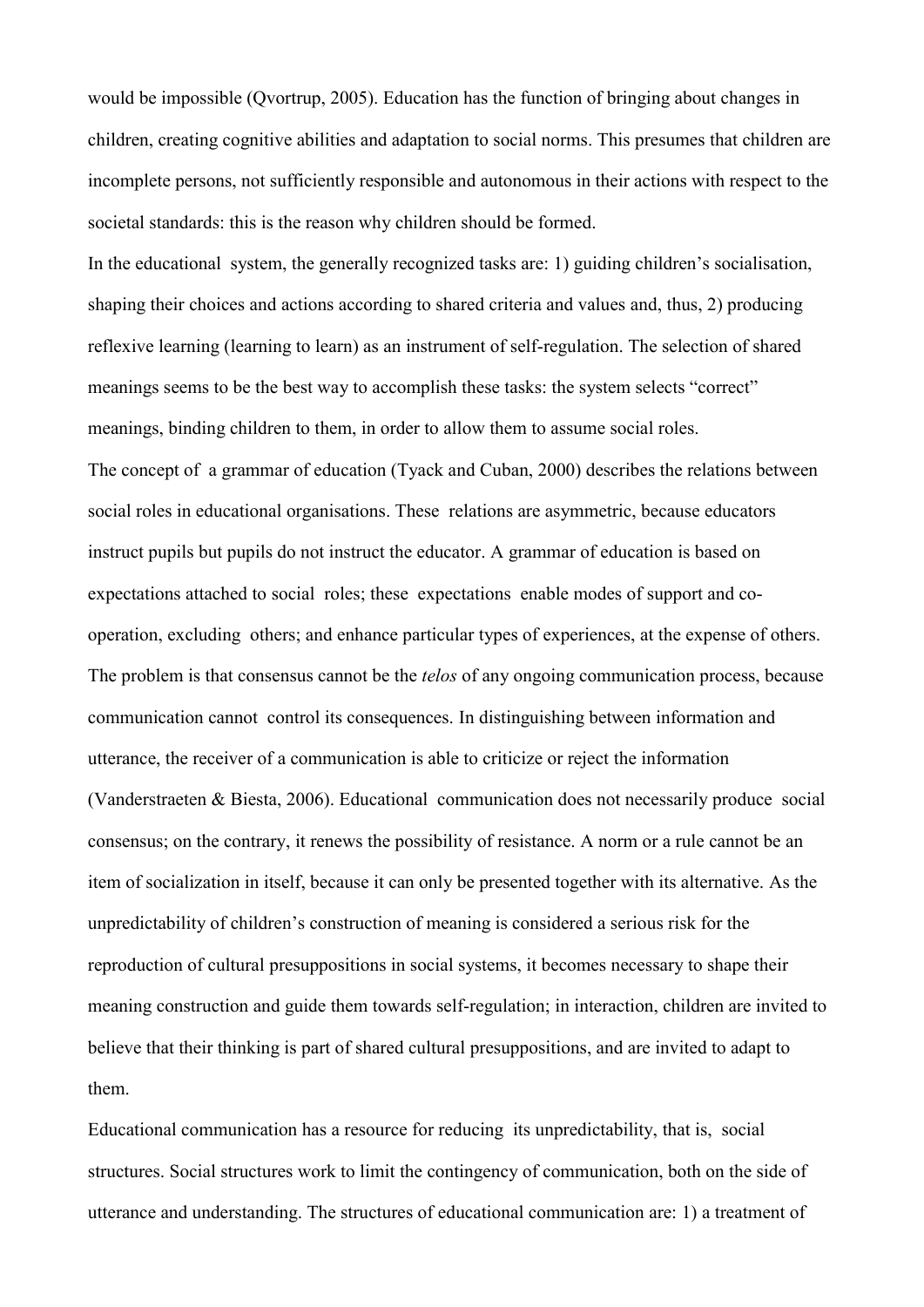participants as persons in roles implying standardised performances; 2) an evaluation of such performances; 3) a cognitive form of expectations concerning students' learning, that is their achievement of knowledge, abilities, competence, and rules.

According to recent approaches in childhood studies, education is the key site of an attempt to take control of the future through rational knowledge and planning (Prout, 2000). This attempt relies on a specific form of communication, grammar of education, where children are considered neither creative, nor able to construct meaning, where their participation is accepted until it follows curricular and behavioural rules and structures, incorporating the cultural presuppositions of standardised role performances and cognitive expectations which are highlighted and made salient in actual interaction by *contextualization cues*, that is, in verbal and non-verbal (lexical, syntactic, structural) signs used by interlocutors "to relate what is said at any one time and in any one place to knowledge acquired through past experience" (Gumperz 1992: 230-232).

Grammar of education refers to the fact that in complex societies socialisation has to be a systematized process (a grammar of education), necessary to reproduce social knowledge and capabilities acquired in long sequences of coordinated individual steps. The difference between education and non-systemised socialization is that educational communication is always intentional, attributable to intentions, programmed on the basis of scientific premises (pedagogy). A grammar of education involves the evaluation of children's performances, with respect to standardised expectations. Education has generalised expectations about cognitive development of children: age is connected to a specific cognitive status. A grammar of education makes it possible to evaluate if children satisfy educational expectations, by means of the observation of their everyday participation to educational interactions. The redundancy of evaluations creates expectations about the "quality" of each children. In this sense educational communication transforms equality into inequality.

Education builds hierarchies among children on the basis of the adherence of their cognitive performances to standardised expectations. It follows that the marginalisation of pupils who do not satisfy standardised cognitive performances is possible. These effects of education are described as "secondary socialisation", where "secondary" refers to the unpredictable and often unseen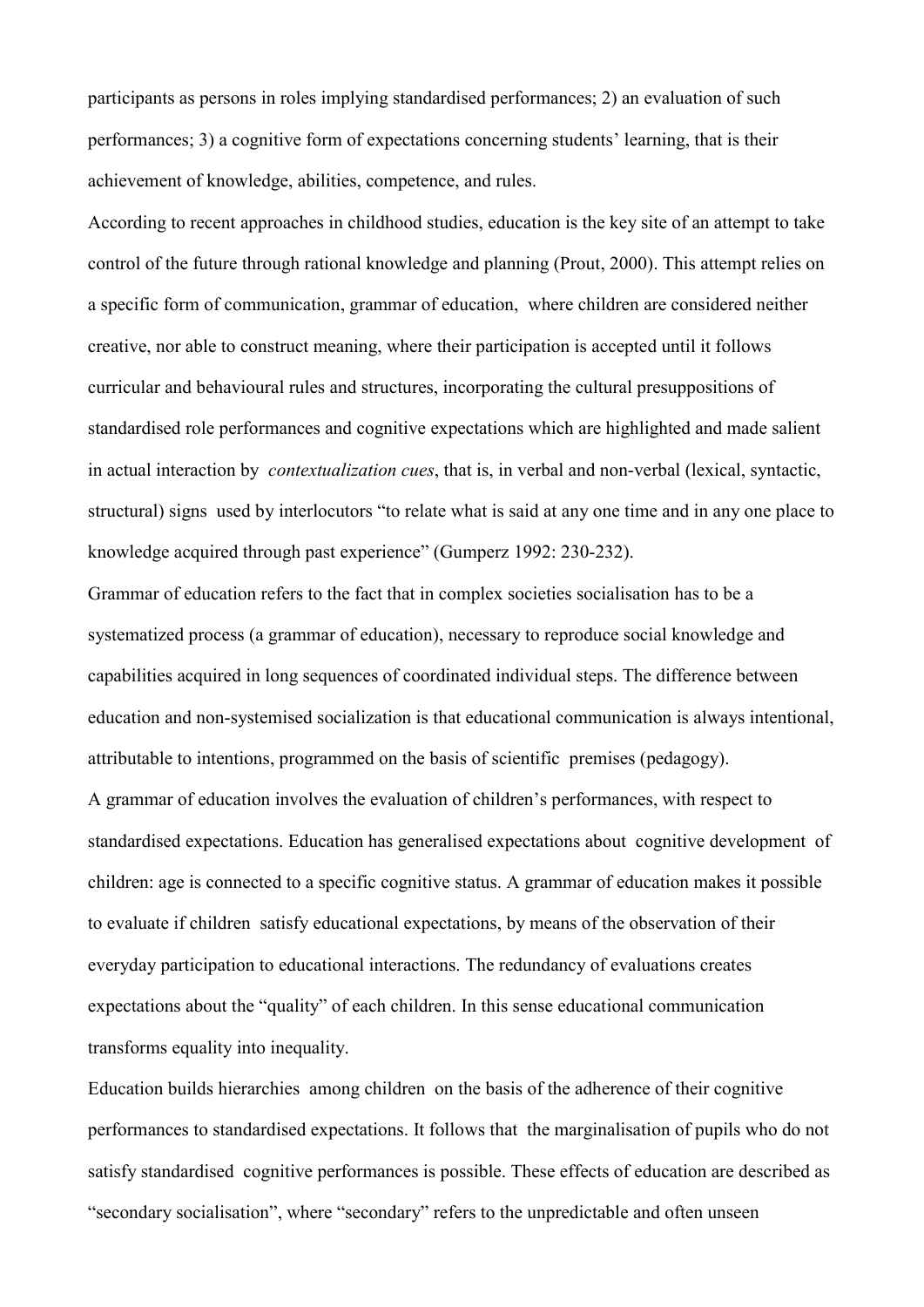consequences of education as an intentional form of socialisation. The capability to create the condition of children's marginalization is an efficient medium for educational communication, which makes much less likely that children resist to it. However, according to the concept of communication we presented above, the possibility of resistance does not disappear with structured educational communication.When a participant understands an educational communication, he/she also attributes intentions and responsibilities to the one who uttered it, through a psychic process that communication cannot control. It follows that, in education, like in any social system, intentional action cannot control the differences it makes. For human beings, educational relationships cannot result in the transmission and internalization of norms, rules or knowledge; rather they result in an autopoietic construction of their meanings, which is influenced by social forms that makes it possible to infer meanings and motivations of communicative actions. While it may have a negative impact on the socialisation of children, a grammar of education does not impart to educational communication the ability to control the operations through which psychic system give meanings to information, and infer motives of action. Besides, at the turn of the twentieth century, well before the limits of educational communication got to be an issue for sociology of communication, James (1899, 1983) destroys the teachers' illusion that somehow education will be a smooth affair if only the right technique could be applied. Freedom (in social system's theory terms, the independence of psychic processes through which people attribute meanings to communication) makes development of personality uncertain. Education has to face freedom, and educators have to be prepared to uncertainty (Britzman, 2007). This paradoxical limit of educational communication motivates an increasing interest in alternative forms of intentionalized socialisation of children. Among them, the most prominent one is the promotion of social participation, which considers freedom as a resource for education, rather than a risk.

#### **The promotion of social participation**

The mainstream culture of childhood has recently placed particular emphasis on children's selfrealisation and on children's agency (Vanderbroeck and Bouverne-De Bie, 2006). This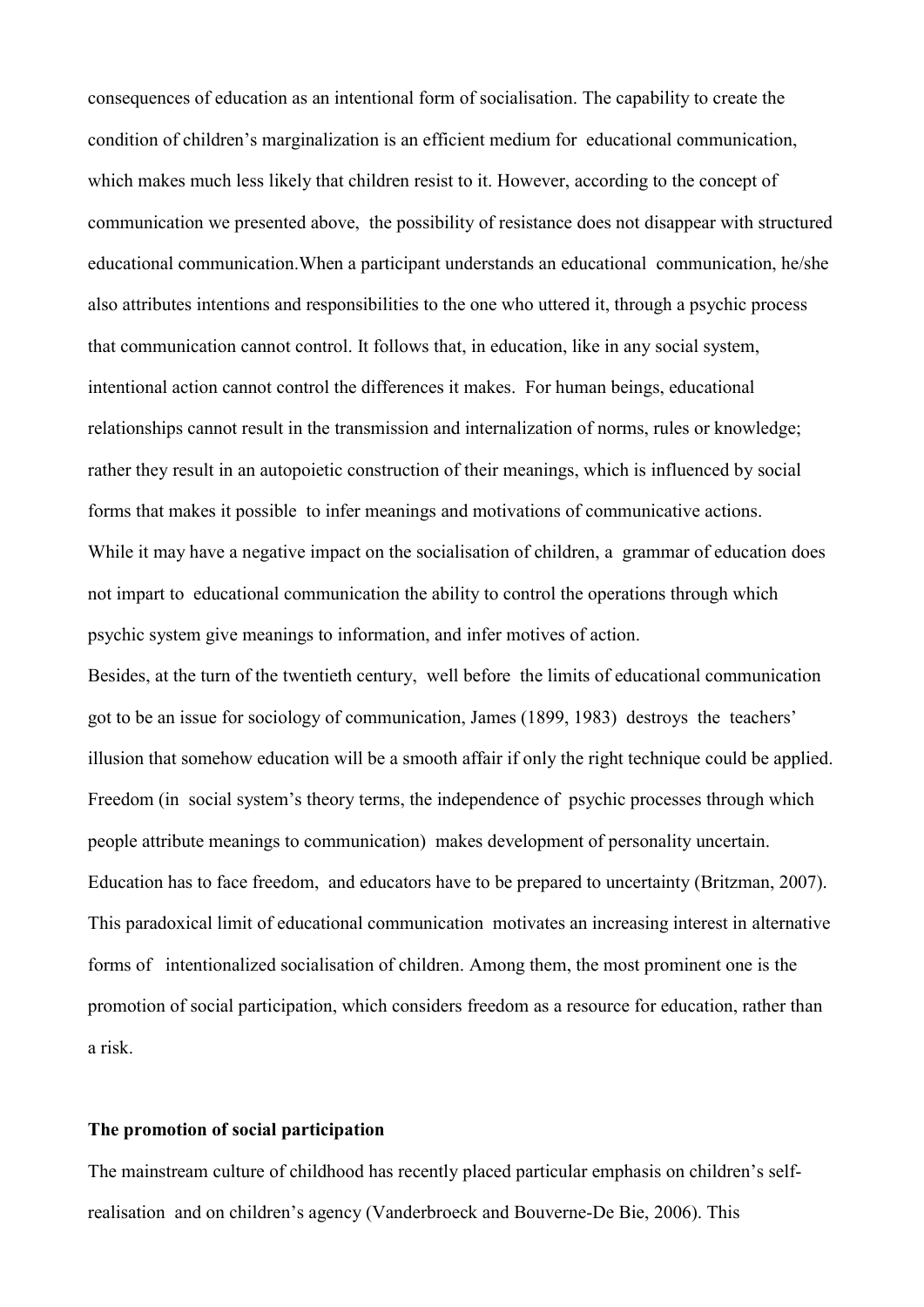representation leads to the promotion of children's active participation, self-expression (Baraldi, 2008) and children's self-determination (Murray and Hallett, 2000). Promoting children's active participation means socialising children towards an "understanding of their own competencies" (Matthews 2003: 274); that is, to a sense of responsibility and skills in planning, designing, monitoring and managing social contexts. The success of this new vision of children are social agents has changed educational cultural presuppositions, leading education to use children's selfexpression as a resource for reflexive learning. This seems to be possible through an evolution of educational communication, for example through teachers' active listening and consideration for children's creativity (Gordon, 1974; Rogers, 1951), promoting a change in students' and teachers' roles, and in forms of relationship between children and teachers (Cotmore, 2004, Jans, 2004). In particular, it promotes a new role for the teacher as an "organiser of learning" (Holdsworth, 2005: 149), who is inventive, leaves pre-planned activities and embarks into the unknown, is able to understand that children can and must tackle important issues. It promotes teaching as a "dance with the students" (Holdsworth 2005: 150), neutralising the differences between qualified adults and unqualified children.

These are the epistemological presuppositions of the project we analyzed, videotaping the interventions through which it became concrete, observing if the educational interactions among educators and children were an appropriate medium for the promotion of children's empowerment. The coupling between education and promotion of self-expression is a key-site for understanding the meanings of innovative interaction between adults and children, where education is addressed with the responsibility for the simultaneous reproduction of : 1) individualism, which is implied in roles performances; 2) acceptance of normative presuppositions; and 3) personal attitudes to selfexpression. Therefore, it is particularly relevant to observe how and under what conditions education systems promote children's self-expression, also with regard to the issue of conflict management.

#### **Method**

In a sociological perspective, relationships may be understood as structured communication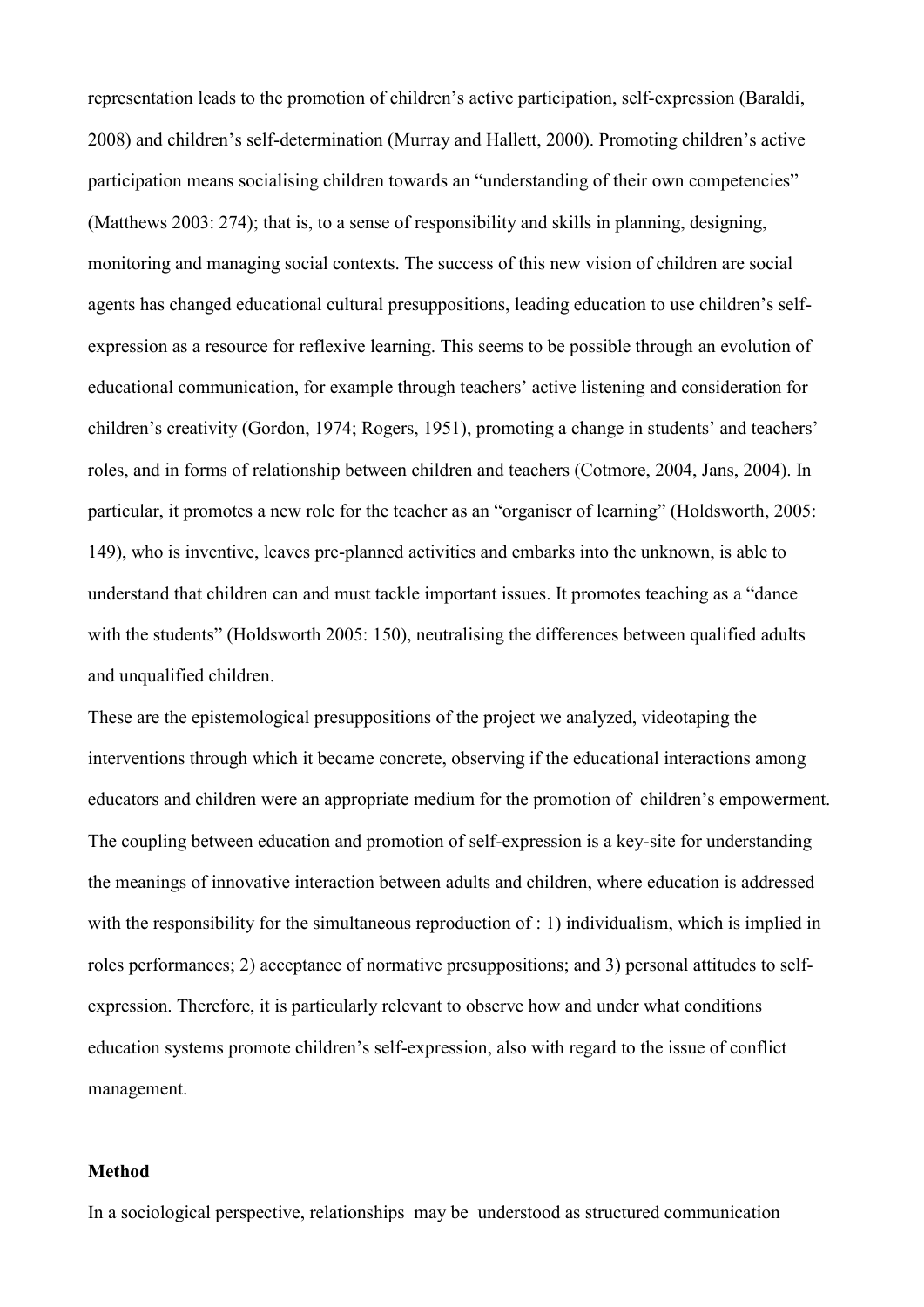processes. We can find this assumption in symbolic interactionism (Mead, 1934), conversation analysis (Schegloff, 1991) and Luhmann's social system theory (Luhmann, 1984). In this sense, the analysis of relationships and their effects on behavior requires the analysis of the communication processes through which relationships materializes and manifest themselves. We analyzed the interactions by which the project of education in conflict management took form, focusing our attention in:

- 1. the cultural forms of education, expectations and rhetoric of educational communication;
- 2. the social structures of communication and
- 3. the relations between the actual forms of educational communication and the epistemological premises of the promotion of children's social participation.

Focusing on the communication processes that involved educators and children during the interventions imparted to us the ability to recognize where, and in what measure, social structures of communication and cultural forms of education interfere with a social intervention addressed at sustaining children's empowerment. An ethnographical analysis of interactions by which the project became concrete could shed some light on the relations between the epistemological premises of the empowerment of children and young people and the social structures and cultural forms of education.

This article is based on data collected the through video-taping of interactions and transcribed using Gail Jefferson's transcription system (Jefferson, 2004, see figure one 1 below).

## Figure 1 about here

As the project provided for four encounters of two hours in each of the 12 primary schools classes involved, we had the opportunity to work on nearly one hundred hours of videotaped interactions. All of the schools are located in Region Emilia-Romagna of Italy. We think that, since the publication of Charles Goodwin's now classic work on the interactive coordination of gaze, posture, and sentence construction (Goodwin 1981), serious work at the intersection of language and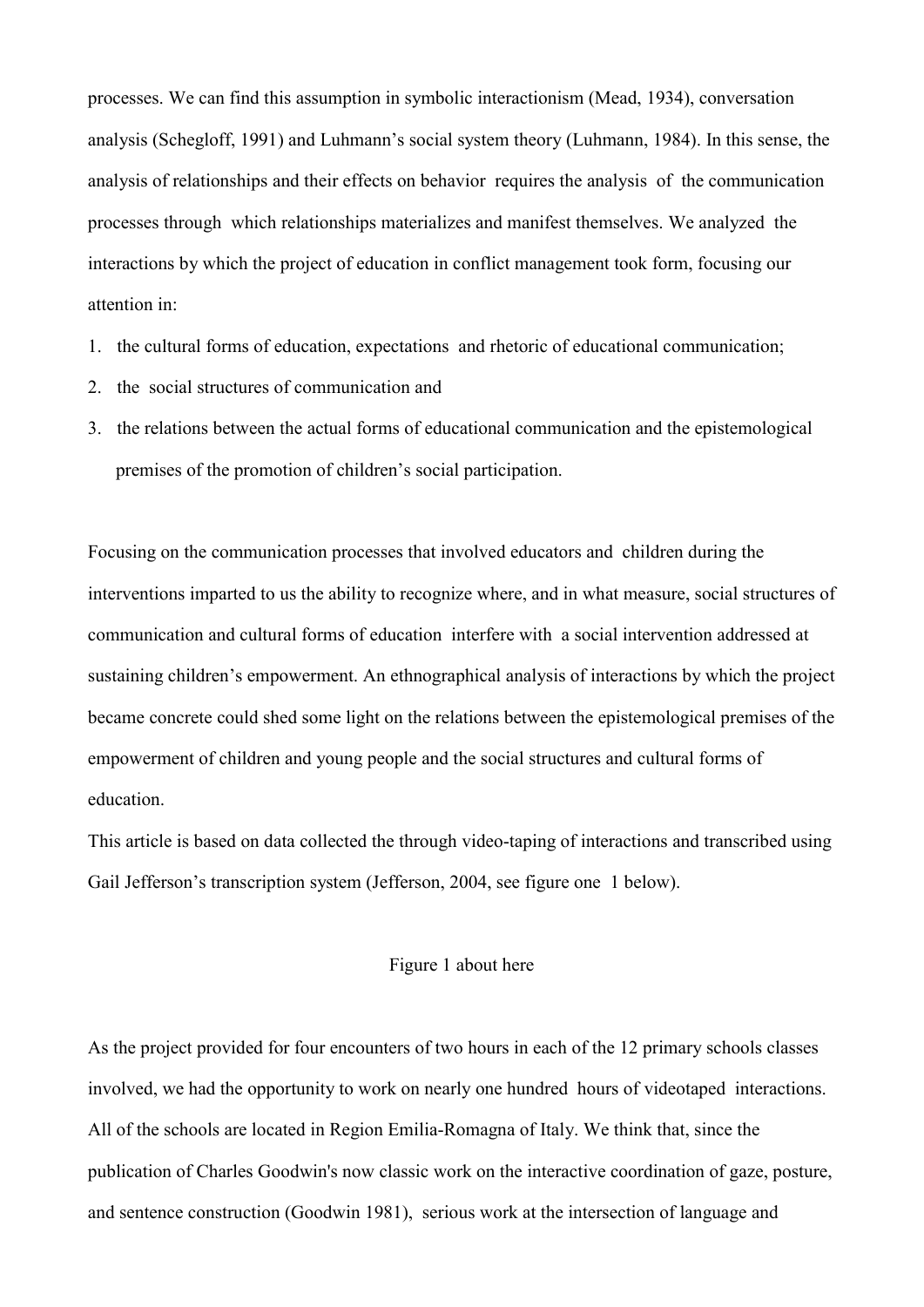interaction needs videotape technology. The advantages of video recording are compelling. Identifying speakers is made much easier by watching, not just the movement of lips, but the motion, gaze, and posture of participants. Much of the taken-for-granted fabric of our social existence can be exposed under repeated viewings of well-recorded material that render it in sufficient detail that an analyst can move closer to an account of what is actually happening, as opposed to what he or she assumes is happening (Zuengler & Fassnacht 1998). (All personal details that are mentioned in talk have been altered in the transcription to protect participants' anonymity). Even though a significant amount of data would be available, our intention is not to quantify the different interactive situations and structures observed in the classes. In this article we would like to comment on some meaningful interactions, in order to show the variety of possible conditions and forms of communication during the project's activities. Our general purpose is to highlight a range of possible meaningful communicative situations and problems, and to prepare the adults who will be involved in relationships with children in the frame of the promotion of their social participation, to face these communicative situations and problems. On these bases, in our analysis we select examples of communicative situations and we comment on them in depth.

We analysed the data collected using conversation analysis; it is necessary to stress that those who do not know Italian will be reading an English translation of the Italian original. But conversation analysis simplifies and helps to fulfil the criteria of adequate translation, because it strives for a translation in which the item in the receptor language does the same job as the item in the source language, a translation whose criteria of equivalence are sequential and interactional (Moerman, 1987).

During its 40-year history, conversation analysis produced many rigorous concepts that describe structural features of the organisation of human interactions (Heritage 1995). In this article, we focus on the effects of two of these structures on the form of participation of children in activities: the management of turn-taking and the interrogative negative questions.

As for all types of talk-in-interaction, turn-taking is the basic mechanism for organizing educational interaction; turn-taking takes place on a turn-by-turn basis so that after each completed turn a speaker arrives at the point of a possible speaker change (Sacks, Schegloff and Jefferson,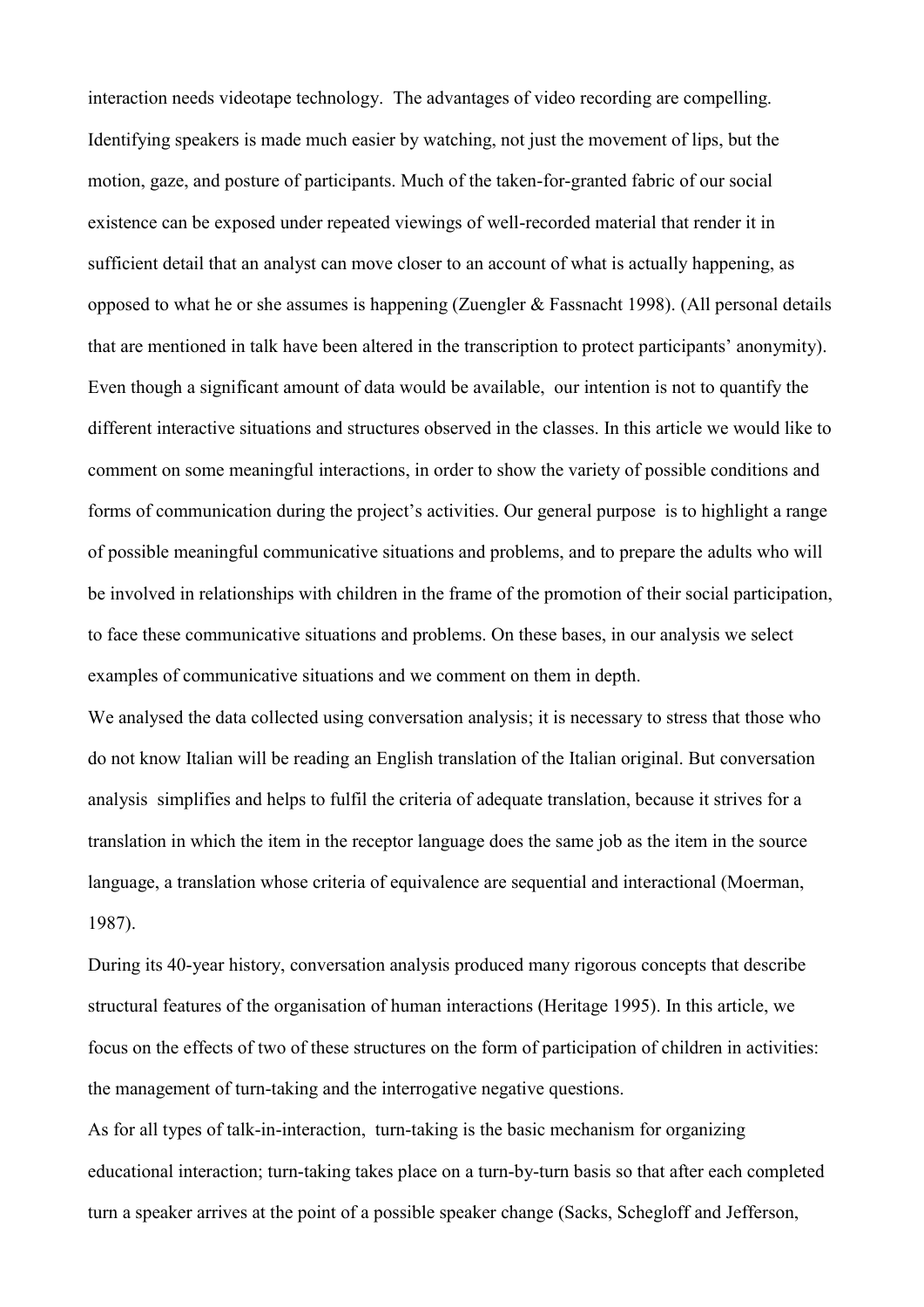1978). The asymmetry between the educators and the children in debriefing sessions is visible in the organization of turn taking: there is little opportunity for the children to take the initiative while the educators maintain control over the trajectory and the agenda. This asymmetry in the possibility of participation relies on the cultural presupposition that the educators have the task of imposing constraints on which contributions are allowed in the interaction by controlling the sequence turns in the interaction.

Another resource for educators to control communication is the use of interrogative negative questions, exemplified by turns that begin with interrogative frames like "*Isn't it..?.*", "*Doesn't this..?.*" and "*Don't you..?.*" (Heritage, 2002).

Building the question using a negative form, the educators project a yes/no answer, asserting their control of the terms that may be used by the interlocutor in her/his assessments (Raymond, 2003). Finally, the interrogative negative questions strongly invite agreement (Heritage, 2002), as a contradiction to such an assertive question would represent an aggression to the epistemic primacy of its performer, the educator. The strength of interrogative negative questions in controlling the trajectory of action comes from their mixed format: interrogative negative questions combine the import of a declarative assessment and the sequential implicativeness of an interrogative, exploiting them as resources to project the initiative from the next speaker.

## **The rhetorical exploitation of turn taking system to reallocate social participation**

The possibility of active and autonomous participation of children in interaction largely depends on turn-taking rules that allocate the opportunity to talk among participants. Turn-taking is a prerequisite for the development of any communication process: without an organised turn-taking system, communication would soon fall into chaos.

But in some circumstances, turn taking rules in action can be violated: researches in the field of conversation analysis (Schegloff, 1991) show that problems of understanding of a prior utterance allow one to get the turn, even if another is talking. The possibility of giving meaning to the action of the interlocutor, and to infer the motives and scope of that action, represents a prerequisite for communication, and has the priority against the preservation of the turn-taking rule in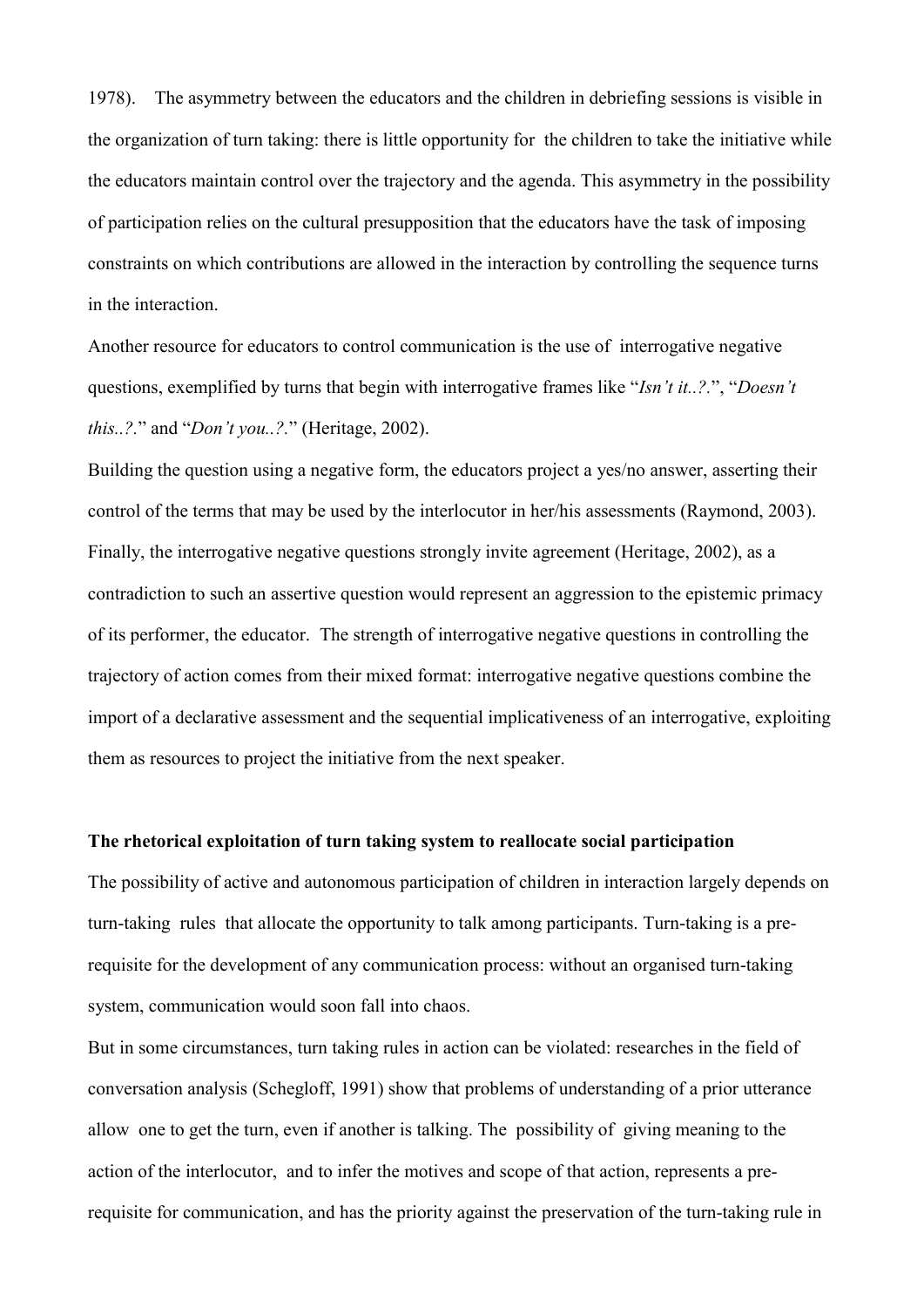action.

Problems in understanding allow people to suspend, not definitively but step by step, the efficacy of turn taking rules: we observed that educators exploit this opportunity to interfere with communication: in this case it brings about meanings inconsistent with the objectives of the interventions.

Educators get the turn at talk out of a transition-relevant place, that is to say before another speaker completed his/her turn, to interrupt utterance of meanings they don't like, exploiting the possibility to do so in case of problems in understanding.

(S1) ((San Martino in Rio Primary School, Children age 10))

| 1              | Ahmed:         | Nico ormai lasciava il gruppo, sì? (0.7) non voleva fare niente per il gruppo!     |
|----------------|----------------|------------------------------------------------------------------------------------|
| $\overline{2}$ |                | [Lui vuo:le]                                                                       |
| 3              | Edu:           | [scusami] questo fatto mi interessa ma: non capisco il problema                    |
| $\overline{4}$ | Ahmed:         | deve riempire con I colori ma=                                                     |
| 5              | Edu:           | =chi ha detto che deve fare questo?                                                |
| 6              | Lisa:          | noi, l'ultima volta nella riunione [dice-]                                         |
| 7              | Edu:           | [noi?] scusa, non capisco, anche <u>Io</u> ho detto che lui                        |
| 8              |                | deve riempire? Non mi ricordo                                                      |
| 9              | Ahmed:         | no, noi, la squadra ha deciso                                                      |
| 10             | Edu:           | voi la squadra non Nico, decidete qualcosa che lui deve fare (.) è: quello che voi |
| 11             |                | avete fatto (.) imporre le vostre decisioni, Ahmed?                                |
| 12             | $($ (silence)) |                                                                                    |
| 13             | Edu:           | capisci la questione?                                                              |
| 14             | $($ (silence)) |                                                                                    |
| 15             | Edu:           | lo farai, vai avanti col tuo lavoro                                                |
|                |                |                                                                                    |

*Ahmed: Nicu was about to leave the team, yeah? (0.7) he didn't want to do anything for the*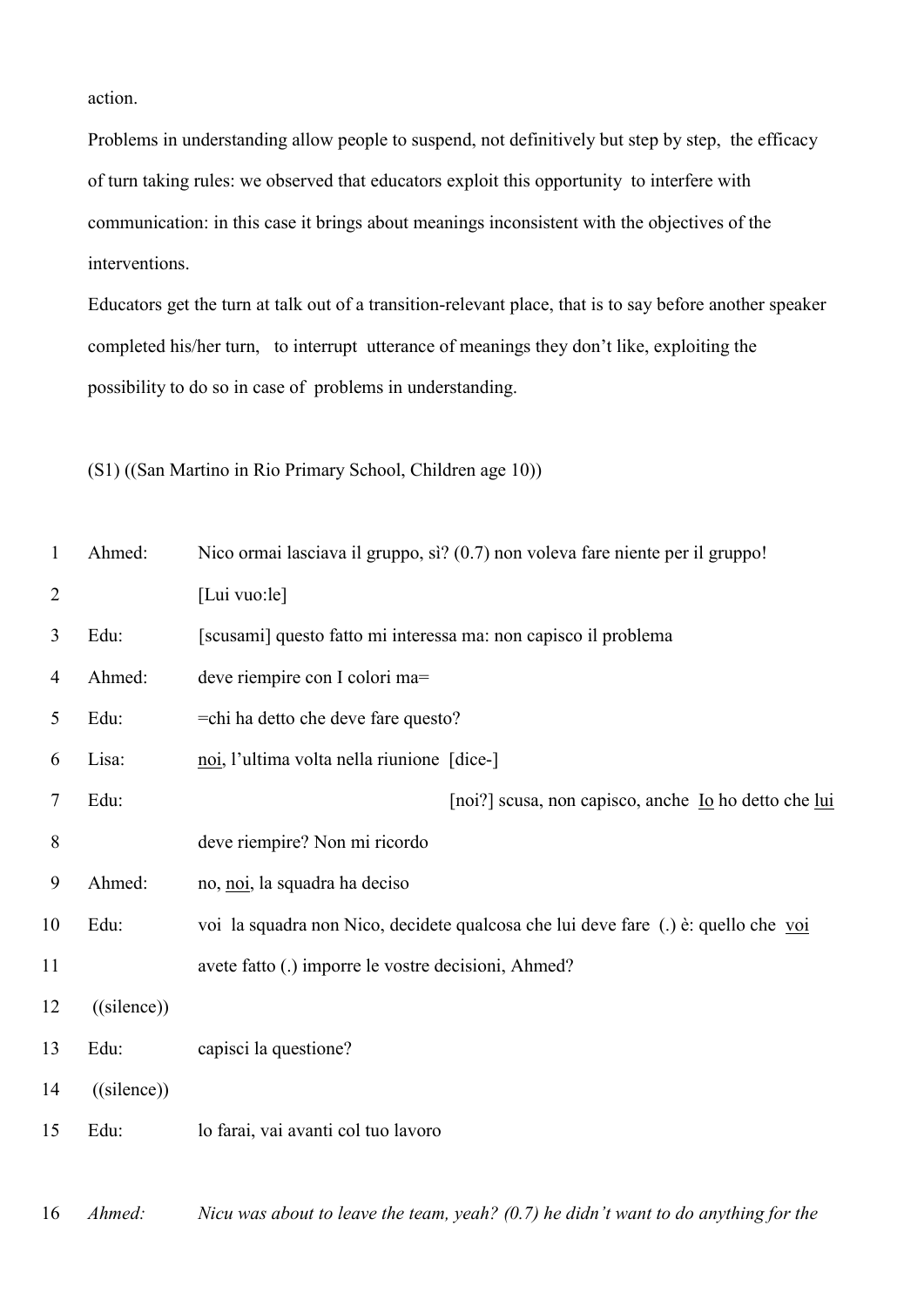| $\mathbf{1}$ |             | team! [He wa:nts]                                                                    |
|--------------|-------------|--------------------------------------------------------------------------------------|
| 2            | $Edu$ :     | [excuse me] this issue does interest me but: I don't catch the problem               |
| 3            | Ahmed:      | he has to fill with colors, but=                                                     |
| 4            | $Edu$ :     | $=$ who said that he has to do this?                                                 |
| 5            | Lisa:       | $us$ , last time in the team meeting, we [sai-]                                      |
| 6            | $Edu$ :     | [us?] excuse me, I don't understand, $I$ also said                                   |
| 7            |             | he has to fill? I do not remember                                                    |
| 8            | Ahmed:      | no, we, the team decided                                                             |
| 9            | $Edu$ :     | you the team but Nicu, you decided something he had to do (.) it's: what you did (.) |
| 10           |             | impose your decision, Ahmed?                                                         |
| 11           | ( (silence) |                                                                                      |
| 12           | $Edu$ :     | you see that issue?                                                                  |
| 13           | ((silence)) |                                                                                      |
| 14           | Edu:        | you will, keep going on with your work                                               |

In (S1) the educator pretends to equivocate the meaning of pronoun "noi" ("us") uttered by a boy, as it would involve him too; in this way he could break the turn-taking rule in action, getting the turn before the interlocutor completes his turn. This violation of the turn taking rule, legitimized by its connection to problems in understanding, has a specific pragmatic function: to give to the educator the possibility to reiterate his disagreement with the behaviour of the interlocutors. Educator's behaviour is strategically addressed to sustain a specific educational information, that no one can unilaterally impose anything, which is considered to be a basic one for a successful social integration. The problem is that this value is proposed through the violation of the communication space of a participant. This educational strategy limits social participation of children (see silences at lines 12 and 14), appearing to be inconsistent with the goals of the interventions.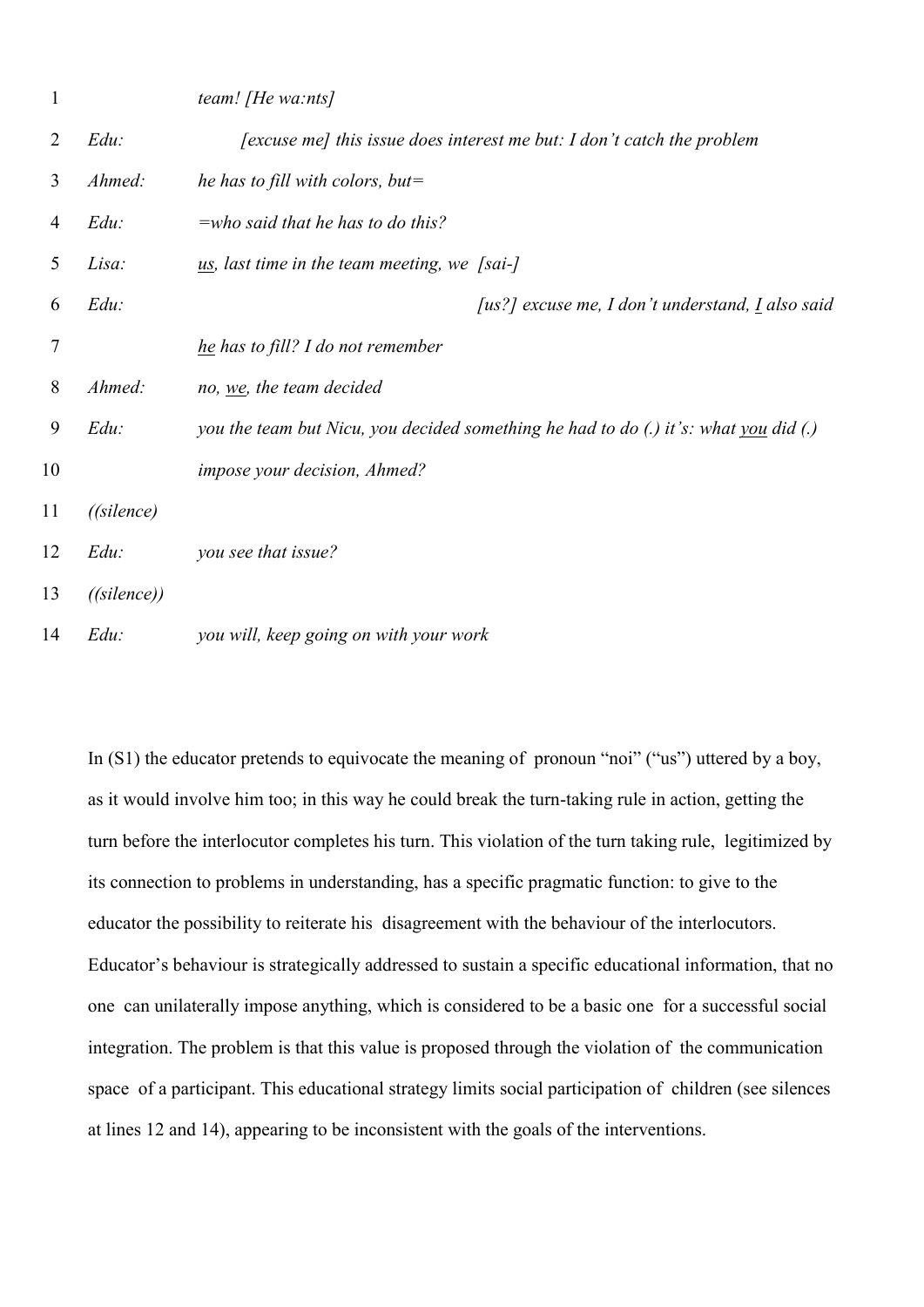# **The rhetorical exploitation of the turn-taking system. The switch of speaker selection rule in action to sustain educational communication**

In conversation, all turn transfers are coordinated around transition-relevant places (Sacks, Schegloff and Jefferson, 1978). With a "current speaker selects next" rule in action, the party so selected has the right, and is obliged, to take next turn to speak. This rule is exploited by educators to avoid frozen communication. When lengthy gaps follow the completion of their turn, educators systematically utter a tag question selecting a next speaker, who cannot then avoid speaking, without being accountable for doing so.

(S2) ((Gramsci primary school in Modena, Children age 11))

| $\mathbf{1}$   | Edu:     | ah, siete d'accordo così (.) Lui dise: gna? Voi state obbligando qualcuno a fare |
|----------------|----------|----------------------------------------------------------------------------------|
| $\overline{2}$ |          | qualcosa (.) hh Mettersi d'accordo (.) significa questo?                         |
| 3              |          | (5)                                                                              |
| $\overline{4}$ | Edu:     | vi chiedo, eh?                                                                   |
| 5              |          | (7)                                                                              |
| 6              | Edu:     | dimmi tu, Michele                                                                |
| 7              | Michele: | io:                                                                              |
| 8              |          | (5)                                                                              |
| 9              | Edu      | va male? >Un'altra soluzione non si può trovare? $(0.5)$ un'altra soluzio:ne?    |
| 10             |          | (5)                                                                              |
| 11             | Edu:     | Tu hai un'altra proposta?                                                        |
| 12             |          | (5)                                                                              |
| 13             | Luca:    | bo:h                                                                             |

1 *Edu: so, you all agree (.)He dra:ws? You are forcing someone to do something (.) hh find*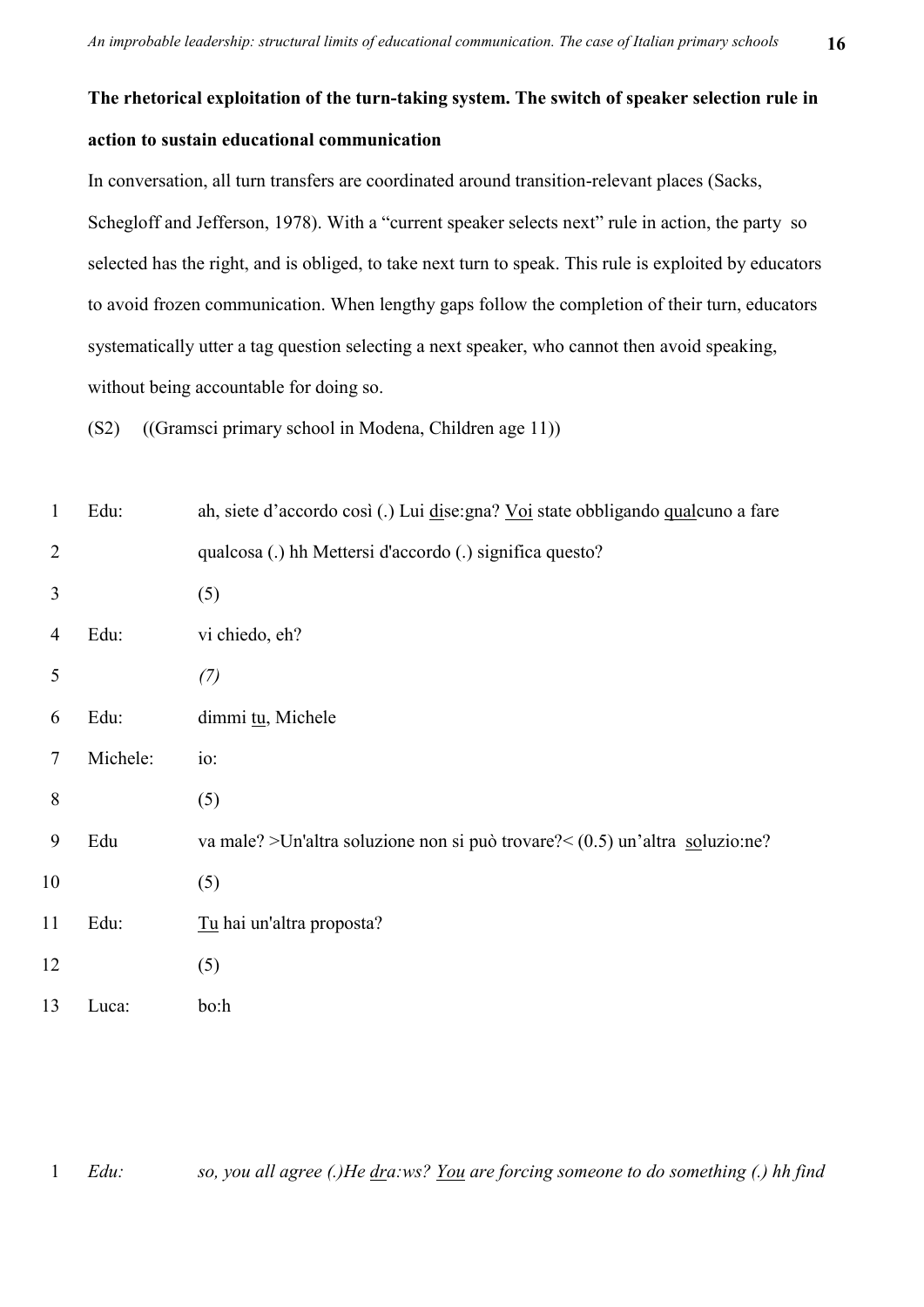| $\overline{2}$ |          | an agreement $(.)$ is it its meaning?                                       |
|----------------|----------|-----------------------------------------------------------------------------|
| $\mathfrak{Z}$ |          | $(5)$                                                                       |
| $\overline{4}$ | $Edu$ :  | I'm just asking, eh?                                                        |
| 5              |          | (7)                                                                         |
| 6              | $Edu$ :  | you answer now, Michele                                                     |
| 7              | Michele: | I:                                                                          |
| 8              |          | $(5)$                                                                       |
| 9              | Edu:     | is it awful? > another solution isn'it possible? $(0.5)$ another solutio:n? |
| 10             |          | $(5)$                                                                       |
| 11             | $Edu$ :  | <i>do</i> you have another solution?                                        |
| 12             |          | (5)                                                                         |
| 13             | Luca:    | bo:h                                                                        |

In (S2), a group allows a child only to draw, because his handwriting is recognized as very bad. The very first educator's utterance (lines 1-2) is addressed to promote the pupils' reflection on the meaning and consequences of their actions. After a first a long pause (line 3), the educator clarifies for the pupils, entering into a meta-communication dimension with rhetorical goals, that he's only seeking information, not asking for an account of deviant behavior (line 4). Another long pause (line 5) shows again that pupils understood the question at line 1-2 as rhetorically addressed, which constrains them from acknowledging their accountability for the marginalization of their teammate. Here, pupils choose silence to escape from the educational communication. To avoid a communication freeze the educator switches the rule of turn taking to current speaker selects next (line 6), addressing one of the pupils, Michele. After Michele's failure to offer an account of his behavior, and a third long pause, the educator (line 9) starts a brainstorming session that suddenly fails, because pupils again choose silence, to avoid the risk of negative evaluations (line 10). For the second time, the educator switches the turn-taking rule to current speaker selects next, addressing to a specific child, Luca (line 11). Again, this rhetorical device is ineffective. With an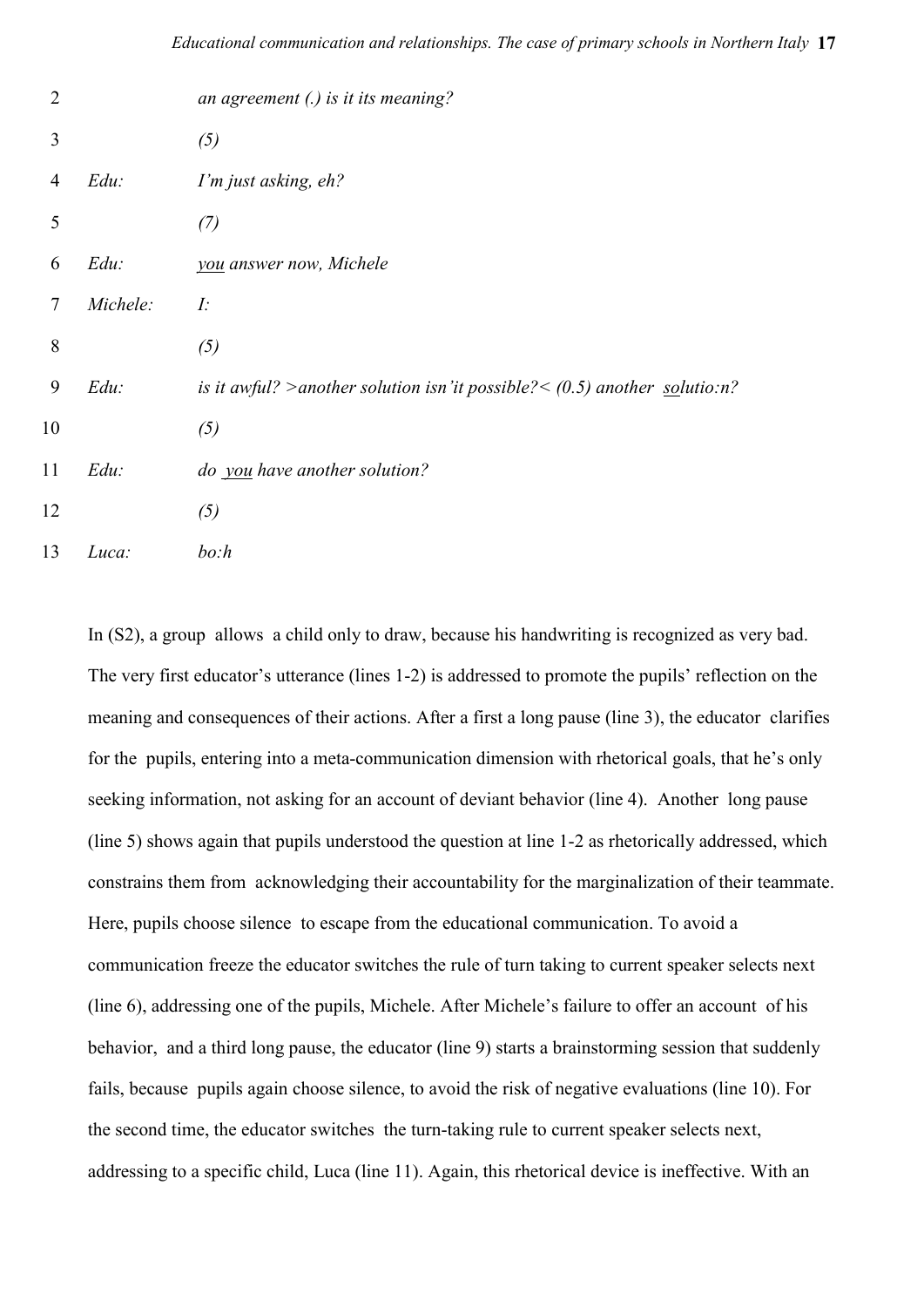awareness of the relationship shared with the teacher, pupils are able to infer the motivations of the teacher's utterances, recognizing his management as a rhetorical instrument to create the conditions for educational communication. Consequently, they are able to neutralize the teacher's rhetoric, opting for silence.

# **The rhetorical use of negative-interrogative questions to promote second order observation in pupils' communication systems**

In the case of deviant behaviour, in conflict with expectations of the educational system, deviancy provokes no doubt about the actual validity of the criterion, therefore deviance is understood as an ascribable action, stimulating the assumption that something is wrong with its performer (Schneider 2000). Following Luhmann and Schorr (1979), we can say that education, because of its apparatus of standardised expectations attached to social roles, tends to low levels of reflexivity.

The asymmetries among social roles are social structures that allow an educator to take his/her expectations as a valid criterion for judging the behaviour of pupils**.**

Our analysis shows that, in the interactions we videotaped, interrogative-negative questions are often designed to favour a response from their addressees that contrast with their earlier statements or actions, forcing them to acknowledge that there was something wrong in their behaviour (Heritage 2002).

# (S3) ((Castel San Pietro Primary School, Children age 11))

|                | Edu:   | scusate ma: (.) per evitare fraintendimenti $(0.7)$ la decisione che Josh avrebbe |
|----------------|--------|-----------------------------------------------------------------------------------|
| $\overline{2}$ |        | collaborato con entrambi I gruppi è stata presa l'ultima volta che ci siamo       |
| 3              |        | incontrati, o no?                                                                 |
| 4              | Paola: | ma noi:                                                                           |
| 5.             | Edu    | no: se dovevate parlare (0.3) dovevate farlo stamattina; hh vi ascoltavate        |
| 6              |        | prende prendevate questa decisione?                                               |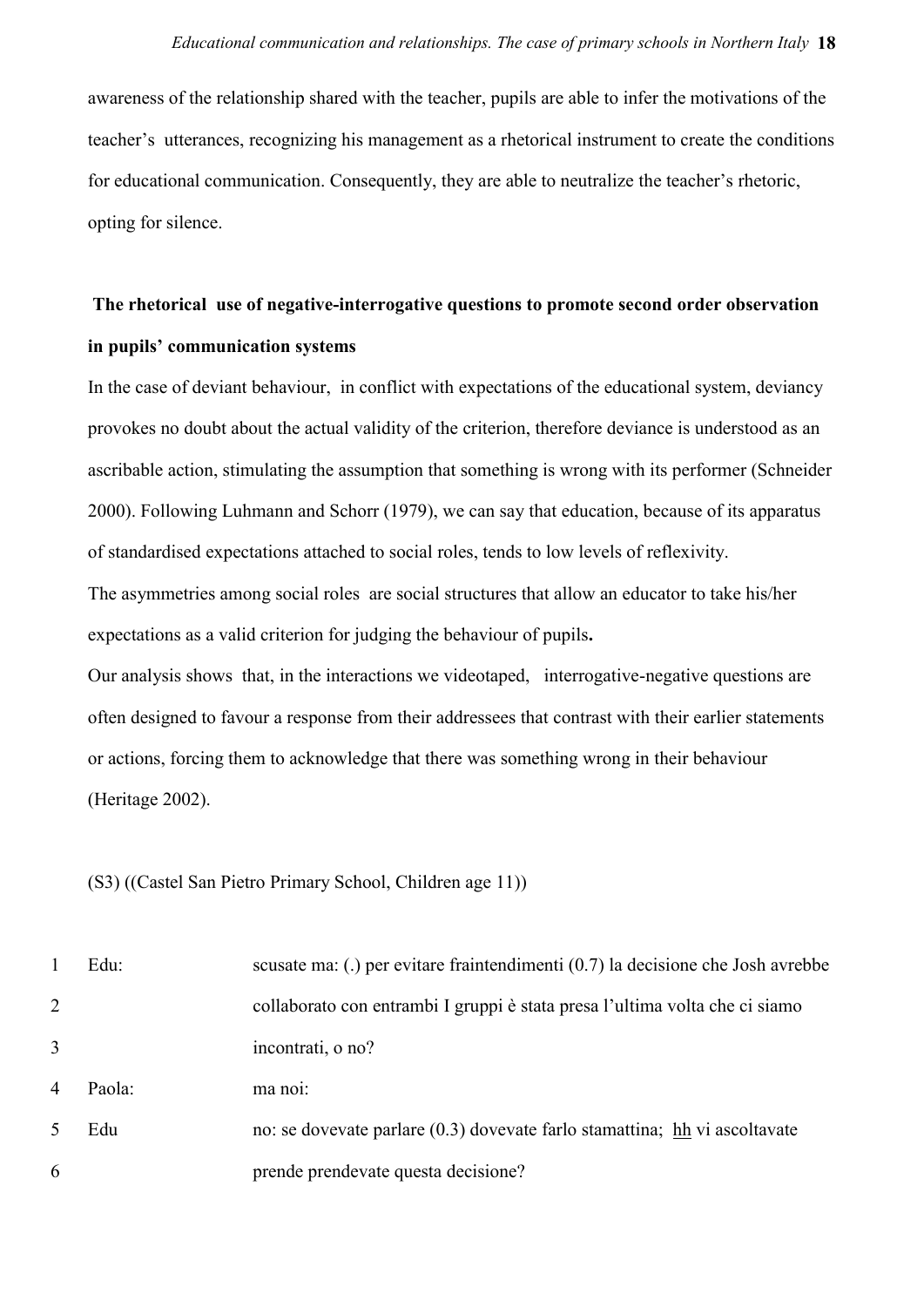| 7              | Miriam(G1):    | °no. è che:°                                                                 |
|----------------|----------------|------------------------------------------------------------------------------|
| 8              | Nico:          | il problema è che loro non rispettono le regole                              |
| 9              | Edu:           | non alzare la voce, potresti offendere qualcuno, è importante stare calmi    |
| 10             |                | quando si parla con gli altri                                                |
| 11             | Nico:          | Tu hai alzato la voce!                                                       |
| 12             | Paola:         | come sempre, gli insegnanti possono fare tutto                               |
| 13             | Edu:           | >mi dispiace di aver alzato la voce, è una brutta cosa da fare<              |
| 14             | Paola:         | non state attenti a parlare () perchè dovremmo essere attenti a parlare?     |
|                |                |                                                                              |
| 1              | $Edu$ :        | excuse me but: (.) to avoid misunderstanding $(0.7)$ the decision that Josh  |
| $\overline{2}$ |                | would collaborate with both teams was taken last time we met, wasn't it?     |
| 3              | $Paola(G1)$ :  | but we:                                                                      |
| 4              | Edu            | no: if you had to tal: $k(0.3)$ it was this morning; hh did you listen to    |
| 5              |                | yourselves taking the decision?                                              |
| 6              | $Miriam(GI)$ : | $^{\circ}$ no, it is tha:t $^{\circ}$                                        |
| 7              | Nico:          | the problem is that they don't respect the rules                             |
| 8              | Edu:           | don't raise your voice it could offend someone here, it is important to stay |
| 9              |                | calm when talking with others                                                |
| 10             | Nicu:          | You raise your voice!                                                        |
| 11             | Paola:         | just like always; teachers can do everything                                 |
| 12             | Edu:           | $>$ I'm sorry to have raised my voice, it's an awful thing to do             |
| 13             | Paola:         | you are not careful in talking () so why should we be careful in talking?    |

For example, in sequence 3 (S3) below, the educator makes use of an interrogative-negative question to force children to acknowledge some problematic aspects of their behaviour (lines 1-3, 5-6). This acknowledgement should be the first step of a reflection focused on alternative behaviour, more coherent with the goal of social integration.

Children usually understand the rhetorical valence of interrogative-negatives questions and their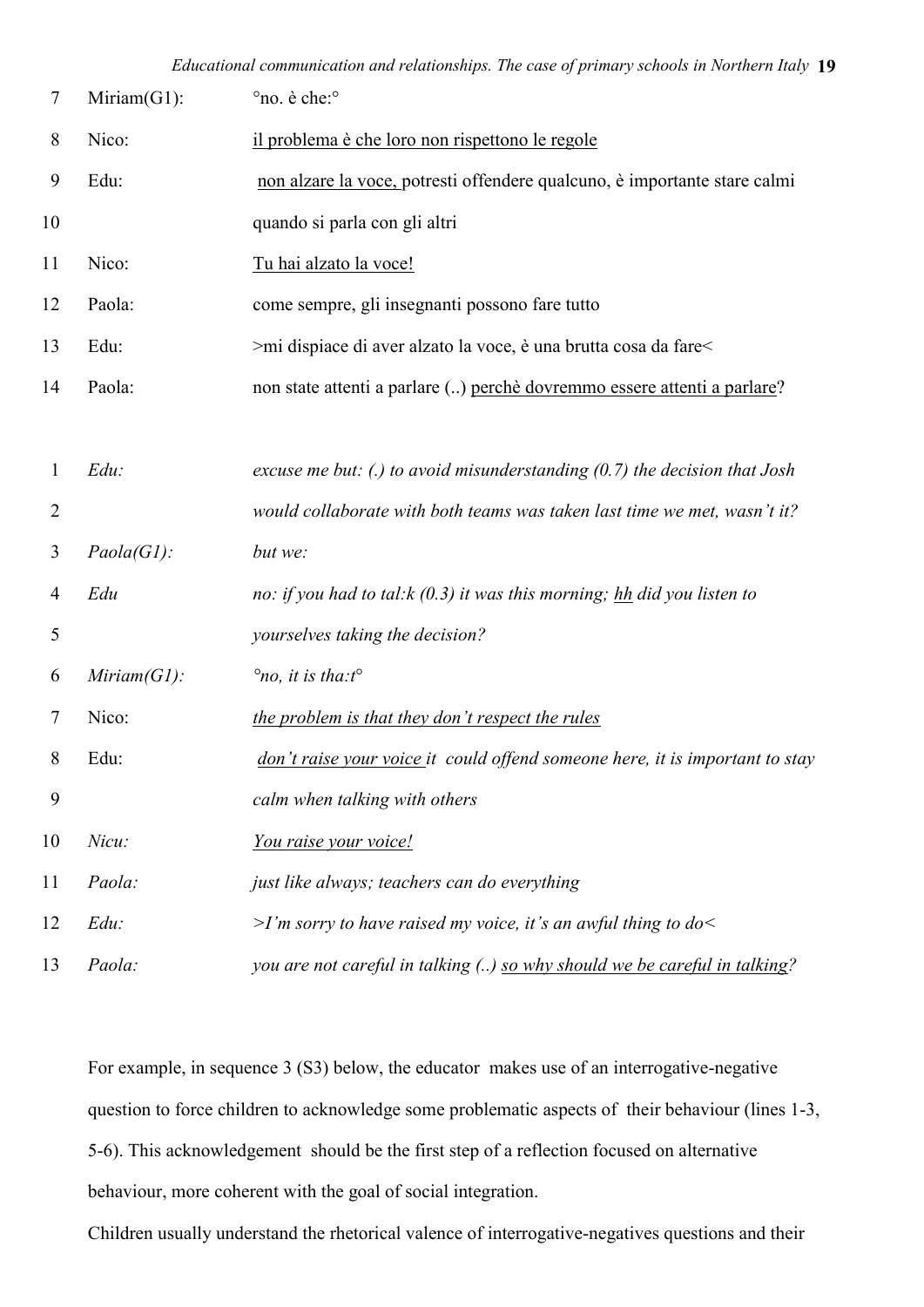hostile contents, and refuse to align with operators' strategic questions (lines 4, 7, 8). In sociological terms, we can say that, by doing this, children refuse the role of people in need of education.

In most cases operators supply the reflection that interrogative-negatives question weren't able to obtain, accrediting to children lack of competence in relationship' management, with a harsh negative evaluation of their behaviour. By doing so, operators give themselves the opportunity to impose their expectations, but it doesn't come without a price. An evaluation of children's behaviour activates the asymmetries between the social roles in education. These asymmetries are inconsistent with the goal of the interventions, to sustain socialization of children, starting from their active and autonomous participation to the interventions.

Moreover, the expression of negative evaluations by operators activated ethnocentric reactions (Tajfel, 1981) among its addressees, with the creation of a group identity of "US-children" against "THEM-adults" that makes the success of educational intentions it very improbable. In S3, it is possible to observe a children's ethnocentric form of reaction (line 12, 14) to the educational intention of the educator (lines 9-10, 13); the children's reaction is ethnocentric, because it undervalues the personal specificity and autonomy of adults as persons, categorised as a uniform group and labelled by shared attributes (Moscovici, 1984).

**Lowering pupils expectations: the rhetorical function of post confirmation-confirmation** In a recent paper, Jefferson (2007) defines a structure where someone asks a question, gets an affirmative answer and follows that with an utterance that conveys something like "ah, just as I thought", as "post confirmation-confirmation". We recognize this structure as a common rhetorical strategy, which educators use to emphasize that their cognitive capacities are sufficient to compute the operations of psychic systems in their environment. By doing so, educators reiterate in communication the asymmetry of the educational relationship and, consequently, lower pupils expectations to be successful in selecting deviant or strategic behaviors.

In sequence 4 (S4) below, the educator asks a question (line 1), gets an affirmative answer (line 2)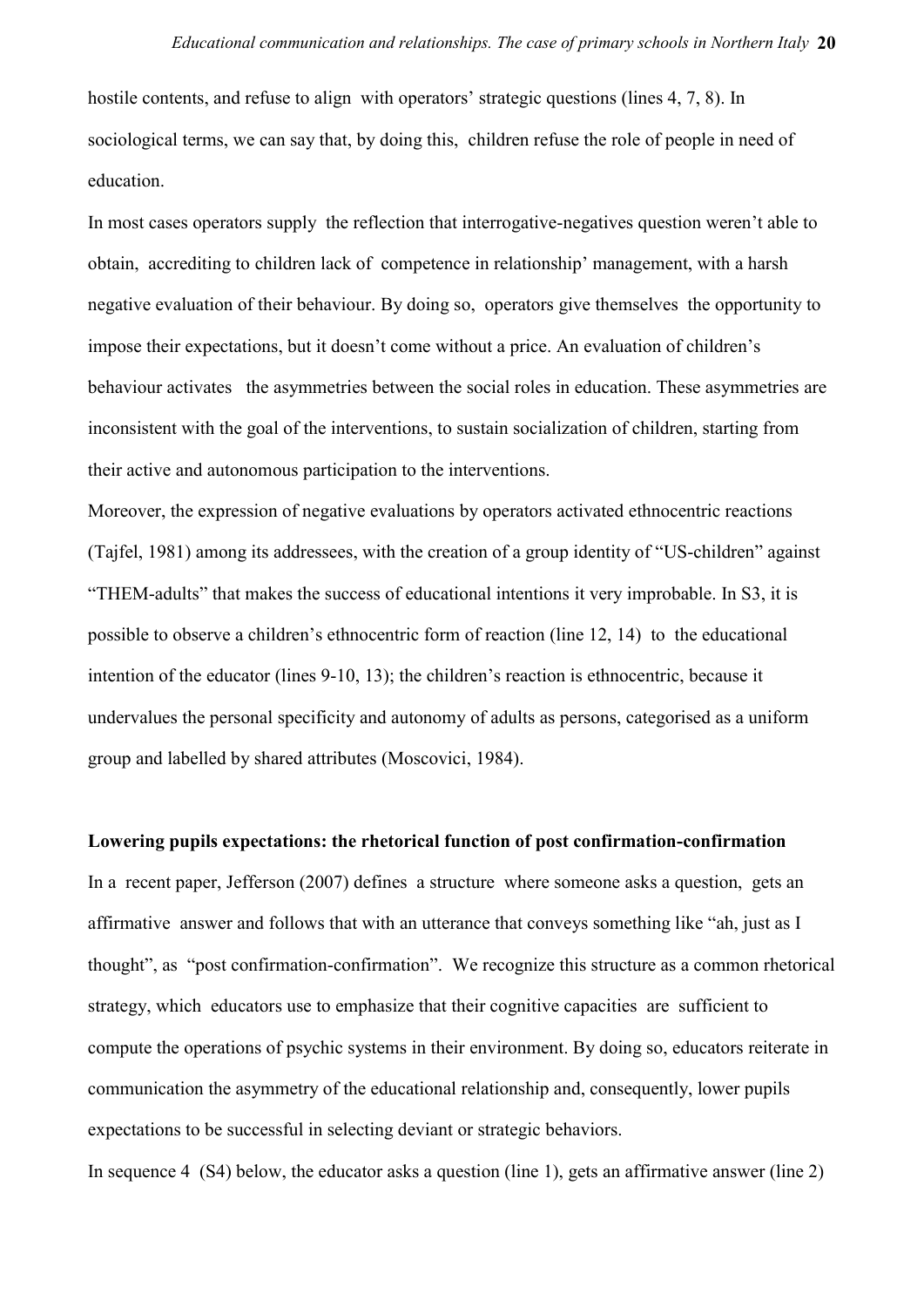and follows that with a post-confirmation-confirmation (line 3), to show Nicole that he has fully understood the pragmatic function of her behavior. The form of the educational relationship, that is to say the expectations attached to the role of educator, helps Nicole understand the rhetorical value of the educator's question. In line 2 she tries to resist, with an opposition tag (però/but), to the educator's utterance. Even though the educator, by violating a turn-taking rule, performs his post confirmation-confirmation and does not allow her to complete her turn (line 3), Nicole shows her insistence (line 4) in refusing the educational communication.

(S4) ((Malborghetto primary school, Ferrara. Children age 10))

| $\mathbf{1}$   | Edu:    | a:h, ma: tu urlando cerchi di avere ragione così, senza discutere?            |
|----------------|---------|-------------------------------------------------------------------------------|
| 2              | Nicole: | e: $\degree$ sì $\degree$ [però-]                                             |
| 3              | Edu:    | $\int \inf  a:tti $ hh                                                        |
| 4              | Nicole: | infatti: se lo sapevi perché me lo chiedi                                     |
|                |         |                                                                               |
| $\mathbf{1}$   | $Edu$ : | we: Il but: you scream to overcome the other, avoiding to talk about issues?? |
| $\overline{2}$ | Nicole: | well: $\degree$ yeah $\degree$ [but-]                                         |
| 3              | $Edu$ : | [here we] are: $hh$                                                           |
| 4              | Nicole: | here we are: you already knew it, why did you ask?                            |

**Can education promote social participation and the empowerment of children? The challenge of evolution**

This article tries to answer to some questions around the issue of promoting children's active participation which are often neglected, such as: "how does promotion of children's active participation materializes in actual and natural interaction in the classrooms?", "is it possible to educate without bringing about asymmetries of educational relation?" and "what happens when the educators force children to actively participate? is the paradox of an education to autonomy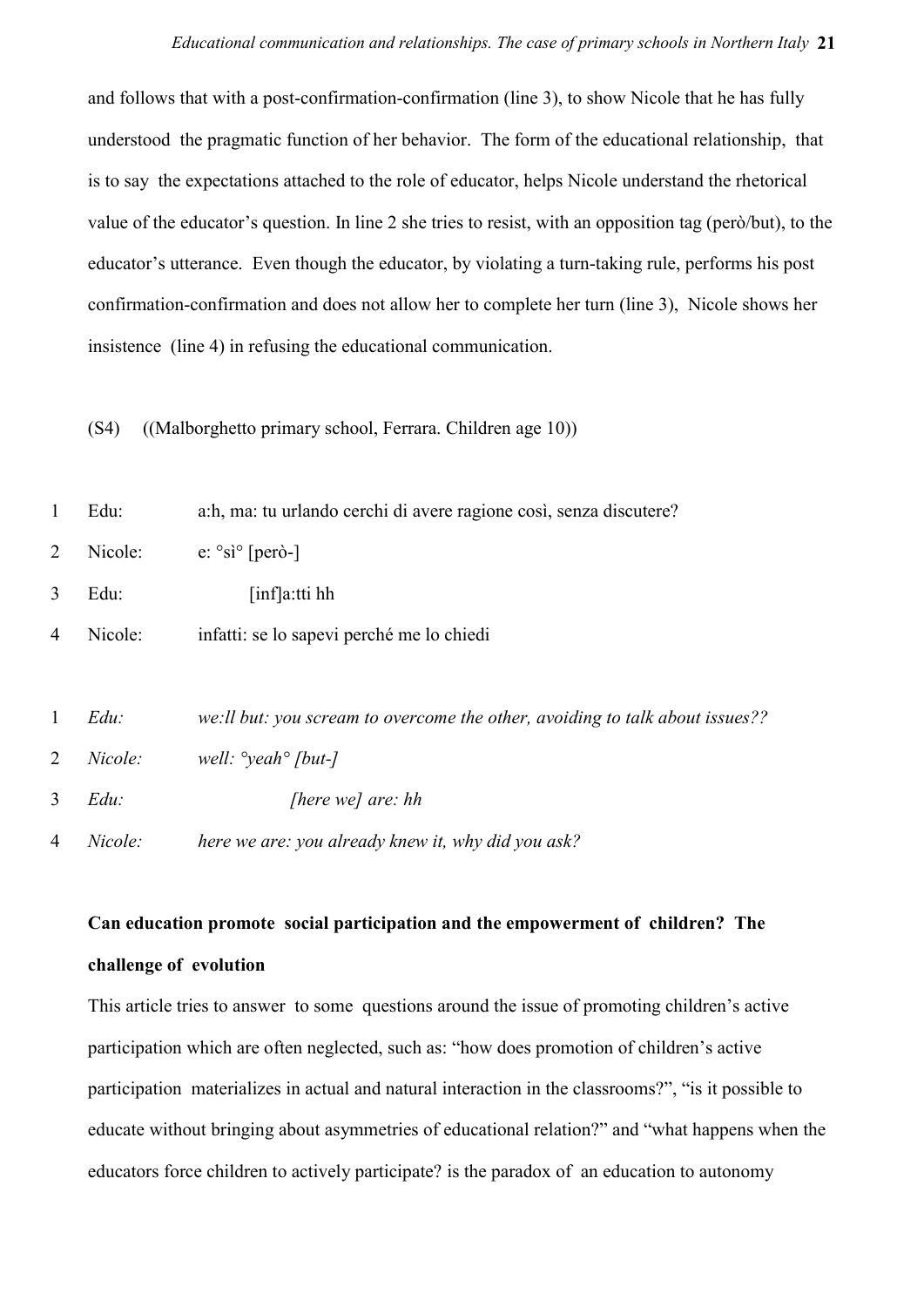solvable?"

In the paragraphs above, we focused on instances where asymmetries in power between educators and children ended up in the exclusion of children from active participation, making the promotional intentions of the intervention fall through.

A sociological analysis of actual and naturally occurring interaction made it possible to appreciate how a range of communicative actions and strategies which were precisely recognized in the interaction made promotional intentions fail in promoting children's active participation. We think that teachers leading children, administrators, educational leaders and those who prepare them who are interested in promotion of children's participation may benefit from an analysis of the way in which a project that looks at children's freedom as a resource for education may end up in excluding children from participation.

Promotion of the children's active participation requires that the educators take into account that children's creativity and issues may shape the trajectory of interaction, even if they are not aligned with their expectations and goals.

In the interventions we analyzed, the form of communication which derives from the educators' action reduces the possibility of surprises and dangers from the educational activities. However, this is exactly what makes it ineffective the interactions with regard to their institutional function, the promotion of children's active participation.

In the frame of an educational monologue, the educators act as gatekeepers of the children's participation, which is submitted to its adherence to their goals. In this way, it is very difficult to achieve creative learning, which should be based on the experience of autonomous reflection on conflict management, which would represent the core of the project's epistemology.

During the encounter in the classrooms, we observe: a) frequent hierarchical relationships between adults and children, based on a model of difference in competence (expert and competent adult vs. incompetent child); b) frequent worries for the organisational success of the activities, rather than for the children's participation and c) insufficient effort at promoting the children's active participation and self-expression.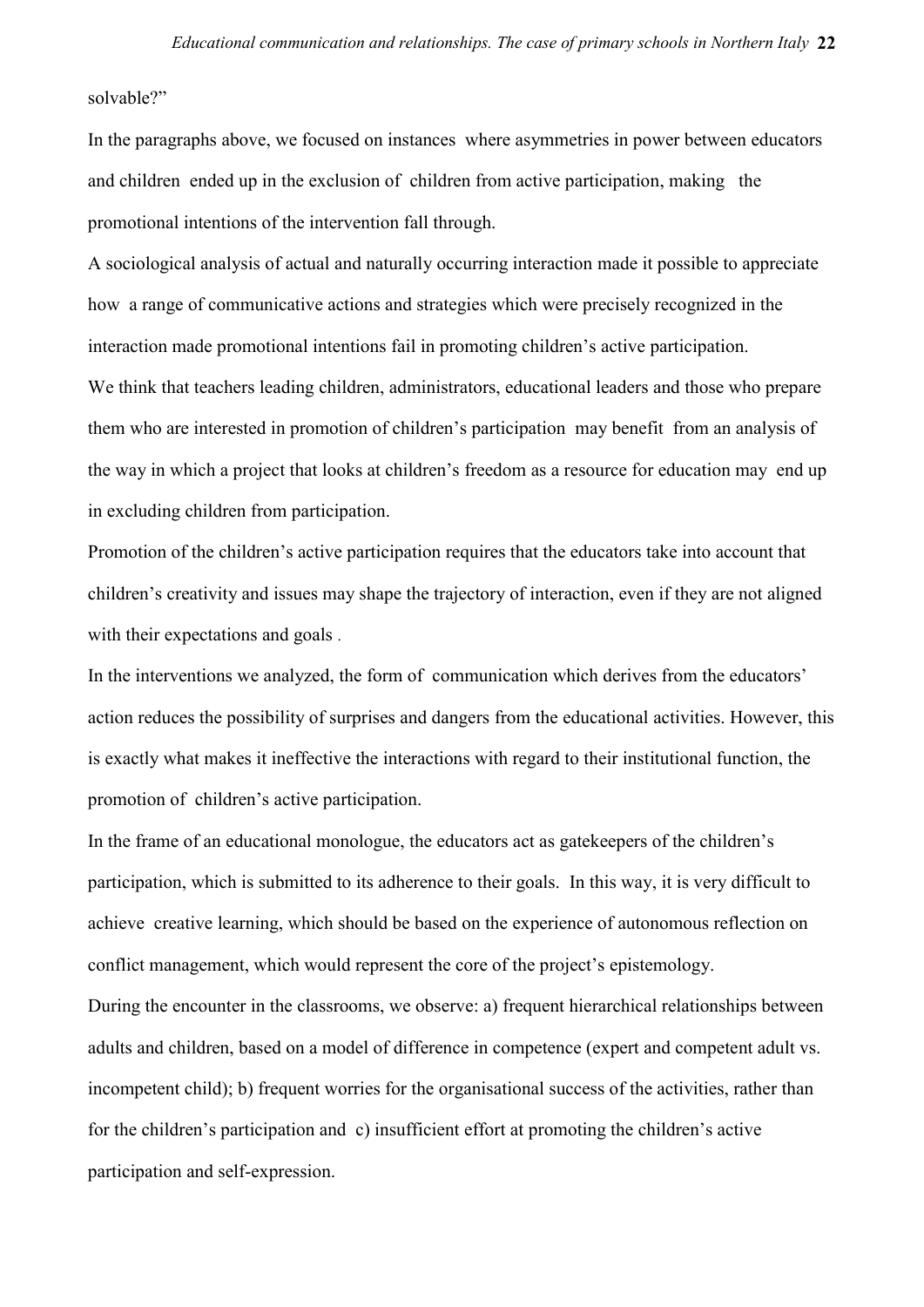In the educators' perspective, as it comes out from their actions, the children can achieve a better understanding of conflict management through their passive experience of values and competence rather than through participative action. The analysis demonstrates aspects of great importance in the educational interaction, that is, the confrontation concerning role performances. Role performances are particularly relevant in the encounters with the children. Role performances and cognitive expectations, tied to normative expectations concerning the execution of the activities, are the basic cultural presuppositions of a large part of the intervention. They give an important contribution to the children's socialisation.

Therefore, an interesting question concerns the absolute importance of role performances inside the encounters, and their relations to the children active participation and socialisation. What is the impact of the importance of learning and doing in the educational relationships, even in the frame of an intervention addressed to sustain the empowermentz of children?

Social structures of educational communication impart to educators the ability to activate social asymmetries to pursue educational goals, if pupils communicate that they refuse the role of someone who needs to be educated. At the level of interactions between social operators and children these social structures materialised as the grammar of education. The analysis of the educational interactions showed that social operators relied on asymmetries between social roles to sustain educational intentions by means of a grammar of education. The activation of a grammar of education made it easy for children to recognise educational intentions, bringing them to mistrust the opportunity of autonomous participation. This was an ironical outcome of interventions addressed to create the presuppositions of that participation.

Our research highlights that even the most refined rhetorical devices cannot secure the attainment of educational goals. Educational relationships make educational communication possible, but, at the same, they provide a resource for children to resist to it.

The promotion of children's social participation was the goal of the interventions we analyzed. Once this epistemology materialised in concrete educational interactions, some paradoxical results came out; it was possible to observe that educators systematically violated children's spaces of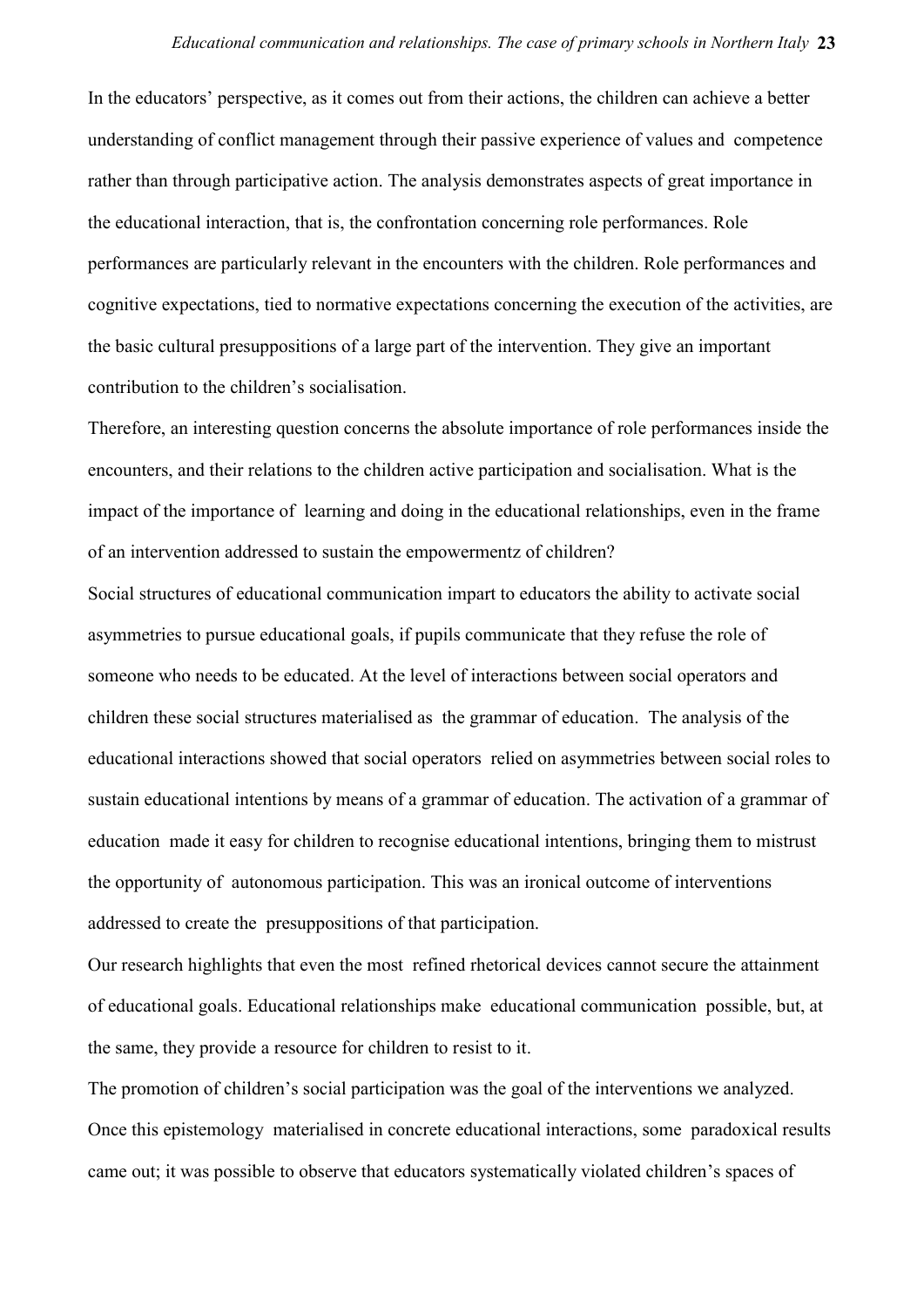communication, that is to say children's opportunities to experience, in the context of the social interventions, an active and autonomous participation in conflict management. Educators interfered with children's autonomous participation to interactions as soon as it brought about meanings inconsistent with the ideological and theoretical premises of the interventions. These interferences empirically materialised as overlapping and interruptions in conversation. Even though these events of communication have to be understood as operators' efforts to create the condition for the transmission of values, norms and knowledge, thought to be necessary to give to children the ability to autonomously manage conflicts, they brought children to mistrust the opportunity of their autonomous social participation.

Interrogative-negative questions, strategic misunderstanding of contributions and the switch of turntaking rules share something: they rely on a grammar of education. They presuppose that social operators control the trajectories of interactions, exploiting role asymmetries.

We observed that educators didn't experience difficulties in doing it, but this didn't come without a price: it brought about the failure of the social intervention. As soon as their addressees understood the educational intentions of the social operators, they tried to escape from communication and if they were forced to participate with educational interaction, they limited their social participation to the lowest levels.

### **A resource for a genuine promotion of children's participation: dialogue**

Primary education in the Emilia Romagna Region of Italy is historically concerned with the promotion of pupil's social participation and autonomy, from their early childhood (Cadwell, 1997). The improbability of an educational communication not relying on the asymmetries of pedagogical relationship, that is, the improbability of a communication that promotes pupils' autonomy and empowerment, even though in a favorable cultural environment, could perhaps be ascribed to structural features of educational communication. We think that the problem is that educational communication is not an efficient medium for the promotion of social participation. But the educational one is not the only communication form available. In the last fifteen years,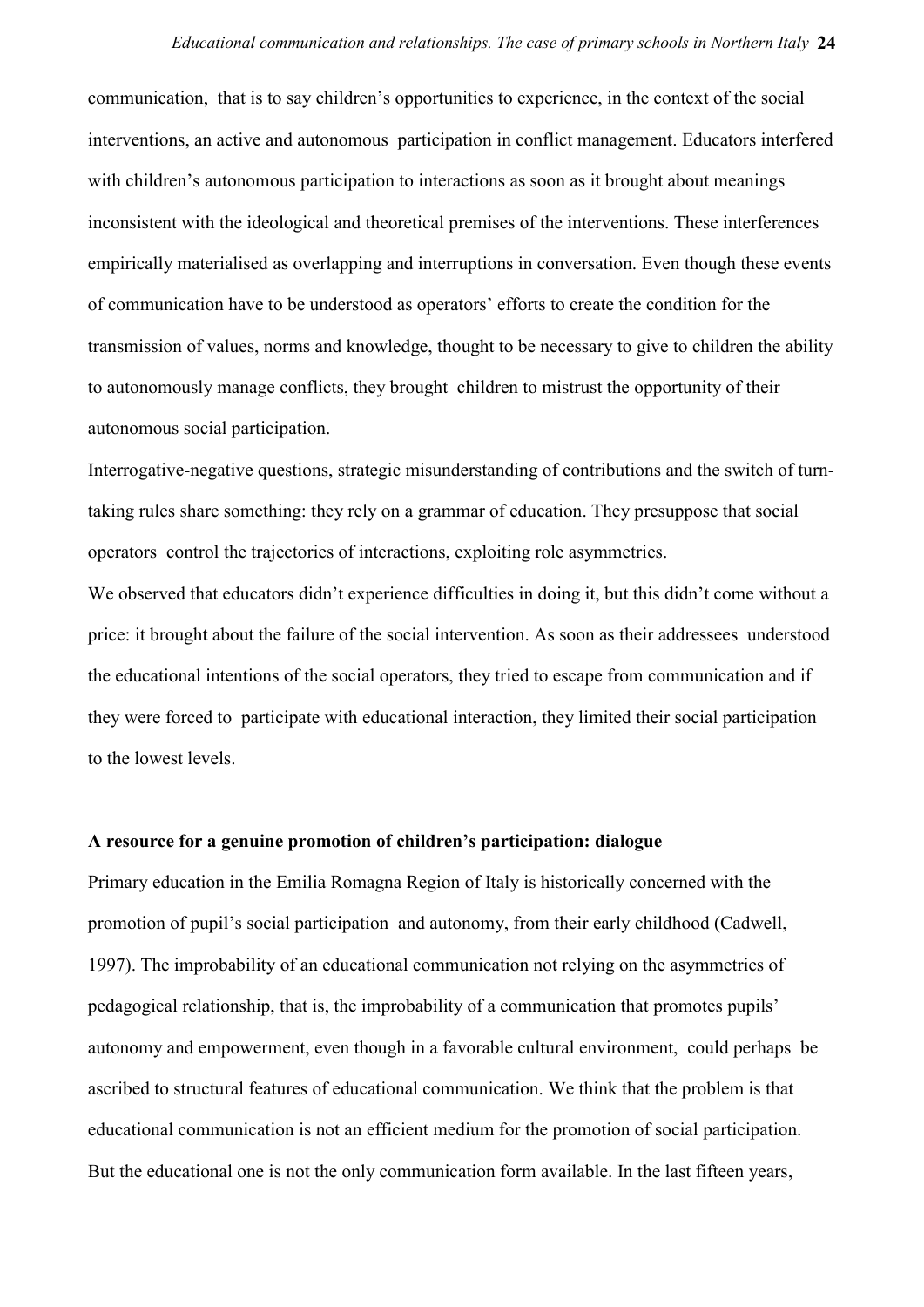relevant studies in the field of intercultural education have defined the characteristics of a communication form that promises to be much more effective than education in sustaining social integration of young migrants by mean of the promotion of their autonomous participation. This communication form is called dialogue.

The concept of dialogue is commonly used as a synonymous with conversation: verbal and nonverbal communication in interaction. Dialogue is based on some kind of distribution of turns of talk among the participants. In this perspective, communication is always dialogic. The concept of dialogue, however, can be interpreted in another, more restricted way, as a particular form of communication. David Bhom describes it as "the collective way of opening up judgements and assumptions" (1996: 53).

This idea of dialogue may be considered normative and idealistic. According to Wierbicka, dialogue always embodies a positive evaluation and a social ideal; however, "it does not imply closeness, intimacy, heart-to-heart communication, or even complete frankness and openness. It implies that each party makes a step in the direction of the other, not that they reach a shared position or even mutual warm feelings. It does not imply full mutual understanding – the closeness which no longer requires words" (2005: 692). In this approach, dialogue is considered "a recognizable type of speech act" (2005: 693) in which the participants' efforts to understand each other and make themselves understood is a particularly important feature.

In this light, we may speak of *empowering dialogue*, creating the opportunity to negotiate contributions and to show positive involvement in the relationships between participants. Some features of dialogue could be summarised as follows (Littlejohn 2004; Pearce and Pearce, 2003): 1) distribution of active participation in interaction; 2) addressing of participants' interests and/or needs (empathy); 3) expression and display of personal attitudes and stories; 4) checking participants' perceptions; 5) active listening; 6) appreciation of actions and experience; 7) interactive feedback on the participants' actions and 8) avoidance of intimidating assertions. An educational project aiming to offer to children a first experience of social participation in such a problematic issue as conflict management needs a communication form specialised in promoting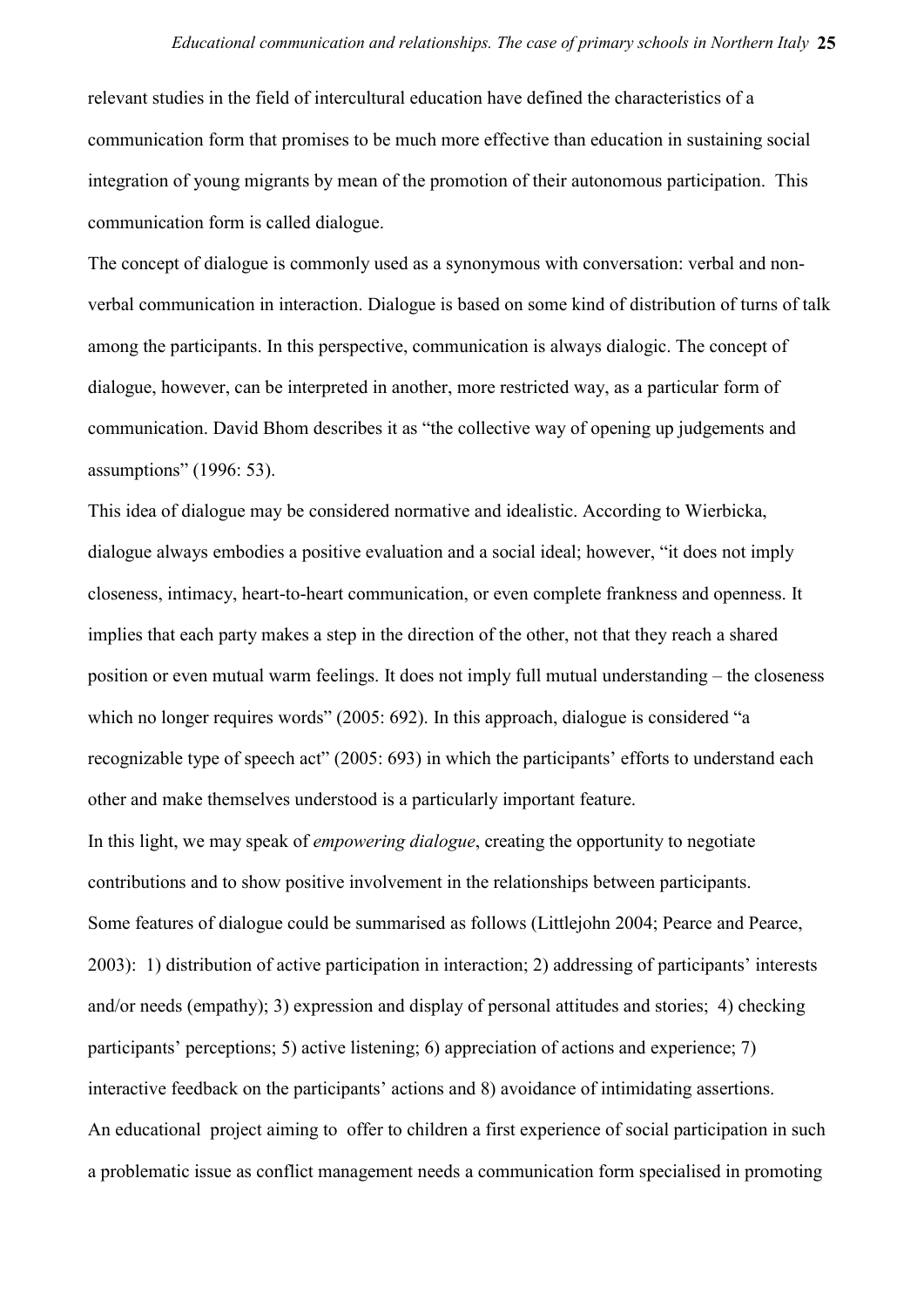the self-expression of communicators, a communication form that creates mutual trust, that is able explore common ground and continuity of views between interlocutors. We think that the experience of mutual trust in communication is a fundamental step in children's socialization. At the University of Modena and Reggio Emilia, an experimentation in the application of dialogue, in the context of a project addressed to the promotion of non-violent conflict management in primary schools classes was analyzed in 2006 (Iervese 2006). The research showed that the application of dialogue was effective in promoting non-violent forms of conflict management in classrooms. Although this was a pilot project, we can say that their results are very promising. Dialogue requires educators to:

1) respect the turn of talk of their interlocutors, to show their unconditioned appreciation for their self-expression. It means to avoid overlapping and turn taking outside transition relevance points;

2) make use of rhetorical tools to promote the socialisation of reflection about everyday experience through self-narration. An effective tool seems to be the use of *continuers* (Fairley 2000), that is to say little tokens used to sustain the current speaker in his/her talking and 3) avoid the use of rhetorical tools that rely on grammar of education, because grammar of education brings about social asymmetries and disincentives the autonomous participation of pupils/young people. The activation of dialogue to create mutual trust between educators and their addressees cannot take the paradoxical form of strategic action that, if understood in its hidden function, motivates mistrusts and disincentives to participation in communication.

#### **Final remarks: from role performances to perform as persons**

This relevance of role performances, of learning and cognitive expectations, of normative expectations about the correct and plain execution of performances, seems to be exaggerated in the encounters we observed. We think that the promotion of participation would benefit from an effective promotion of adults' and children's active participation during the activities. The crucial tasks for promotion are: 1) to avoid that promotion itself becomes something to be learned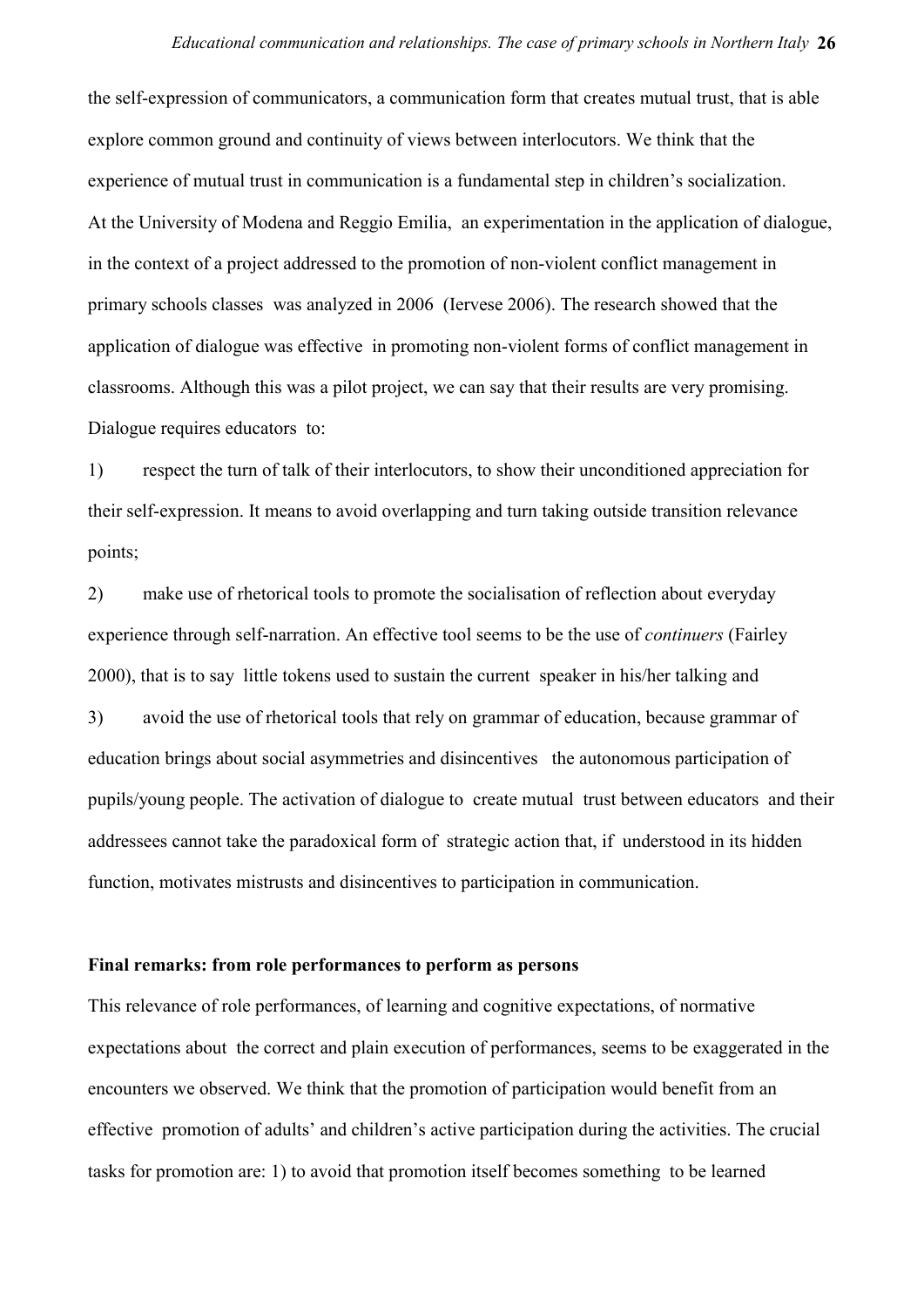passively experiencing the action of the educator as an expert and, 2) to sustain children's and educators' in performing as persons rather than standardized roles, by means of a communication form designed to promote self-expression and active participation.

Experiences that looks at children's freedom as a resource for education would be improved and qualified through a more specific and accurate socialisation to the importance of active participation and a greater awareness of being involved in effective interactional dynamics with different people. In particular, a much stronger awareness of the importance of promoting autonomous participation and coordination might be very useful for education officers, social planners and educators, including administrators

The limits of educational communication we observed, and the success of dialogue suggest that dialogue is an opportunity to experiment, to make our work more effective and the projects in which we are involved more efficient.

### **References:**

Arendt, H. (1961/1993). *"The crisis of education". In between past and future: eight exercises in political thought*. New York: Penguin Books

Baraldi, C. (1993). Structural Coupling: Simultaneity and Difference Between Communication and Thought, *Communication Theory* 3, (2), 112-126.

Baraldi, C. (2008) Promoting self-expression in classrooms interactions. *Childhood,* 15,2, 239-257. Blanchet-Cohen, N., Rainbow, B. (2006). Partnership Between Children and Adults? The Experience of the International Children's Conference on the Environment. *Childhood*, 13,1, 113- 126.

Bohm, D. (1996). *On Dialogue*. London: Routledge.

Britzman, D.P. (2007). Teacher education as uneven development: toward a psychology of uncertainty. *International Journal of Leadership in Education*, 10, 1: 1-12

Cadwell, L.B. (1997). Bringing Reggio Home: An Innovative Approach to Early Childhood Education. New York: Teacher's College Press.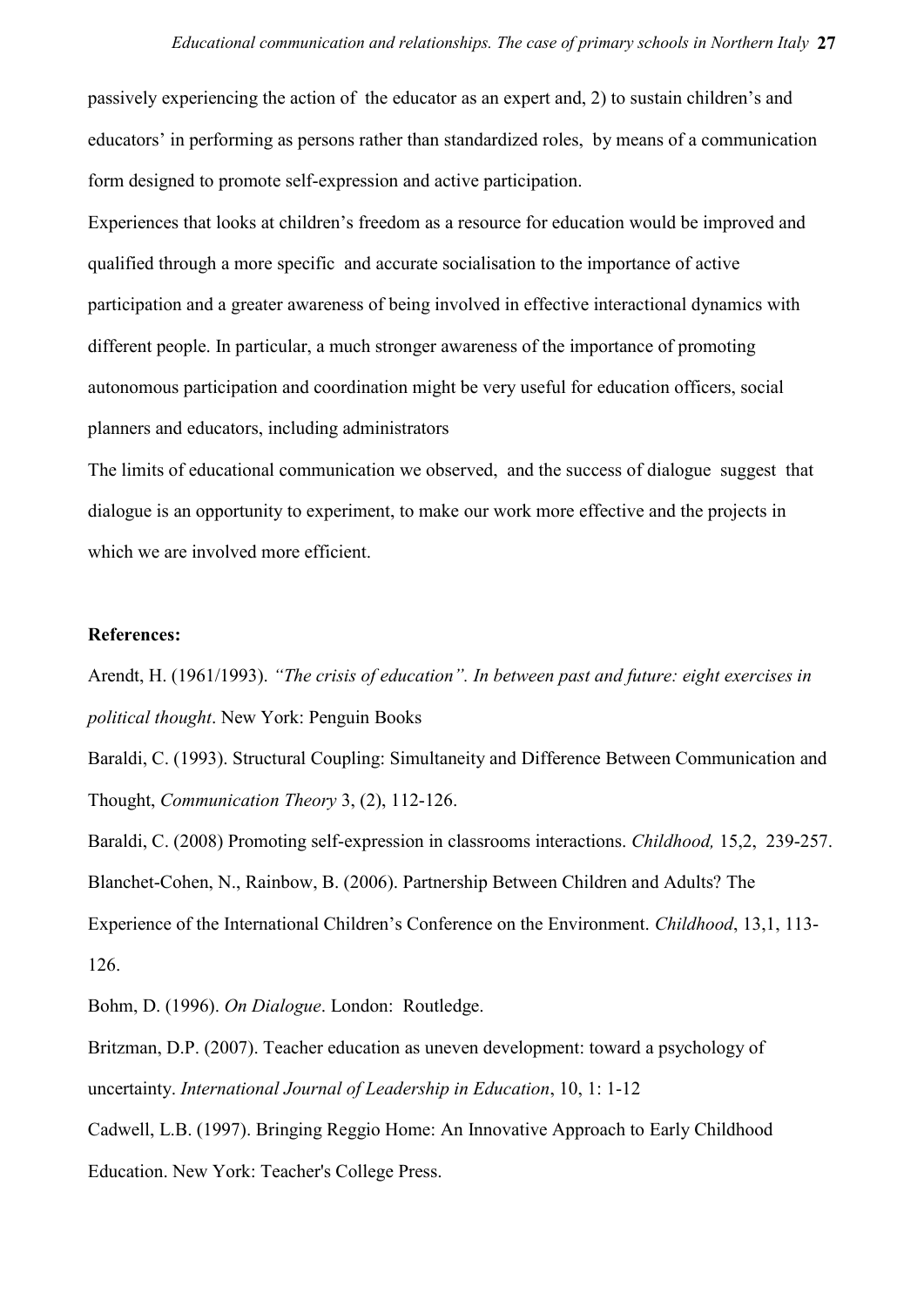Cotmore, R. (2004). Organisational Competence: The Study of a School Council in Action.

*Children & Society*, 18, 53-65.

Fairley, M.S. (2000). *Troublesome discourse: analysis of native-non native language speakers conversation*, <accessed through: http://www.eric.ed.gov>

Goodwin, C. (1981*). Conversational Organization: Interaction Between Speakers and Hearers*.,

New York: Academic Press.

Gordon, T. (1974). *Teacher Effectiveness Training*. New York: Wyden Books.

Gumperz, J.J. (1992). Contextualization and understanding. In: Duranti, A. and Goodwin, C. (Eds), *Rethinking Context* (pp.229-252). Cambridge: Cambridge University Press

Heritage, J. (1990). Intention, meaning and strategy: observations on constraints on interaction analysis. *Research on language and social interactio*n, 24, 311-332.

Heritage, J. (1998). Conversation analysis and institutional talk: analyzing distinctive turn-taking systems. In: Cmejrkovà, S., Hoffmannovà, J., Mullerovà, O. and Svetlà, J. (Eds*.), Proceedings of* 

*the 6th International Congress IADA* (pp. 3-17) Tubingen: Niemeyer.

Heritage, J. (2002). The limits of questioning: negative interrogatives and hostile question content. *Journal of Pragmatics*, 34, 1427-1446.

Holdsworth, R. (2004). Taking Young People Seriously Means Giving Them Serious Things to Do. In: Mason, I.,Fattore, T. (Eds.) *Children Taken Seriously. In Theory, Policy and Practice*. London: Jessica Kingsley Publishers

Holland, S., O'Neill, S. (2006). We Had to be there to make Sure it Was What We Wanted.

Enabling Children's Participation in Family Decision-making through the Family group

Conference. *Childhood*, 13,1. 91-111.

Iervese, V. (2006). *La gestione dialogica del conflitto.* Imola: La Mandragora.

James, A., Jenks, C., Prout, A. (1998). *Theorizing childhood*. London: Polity Press.

James, W. (1899/1983). *Talks to teachers in psychology and to students on some of life's ideals*. Cambridge: Harward University Press

Jans, M. (2004). Children as Citizens. Towards a Contemporary Notion of Child Participation.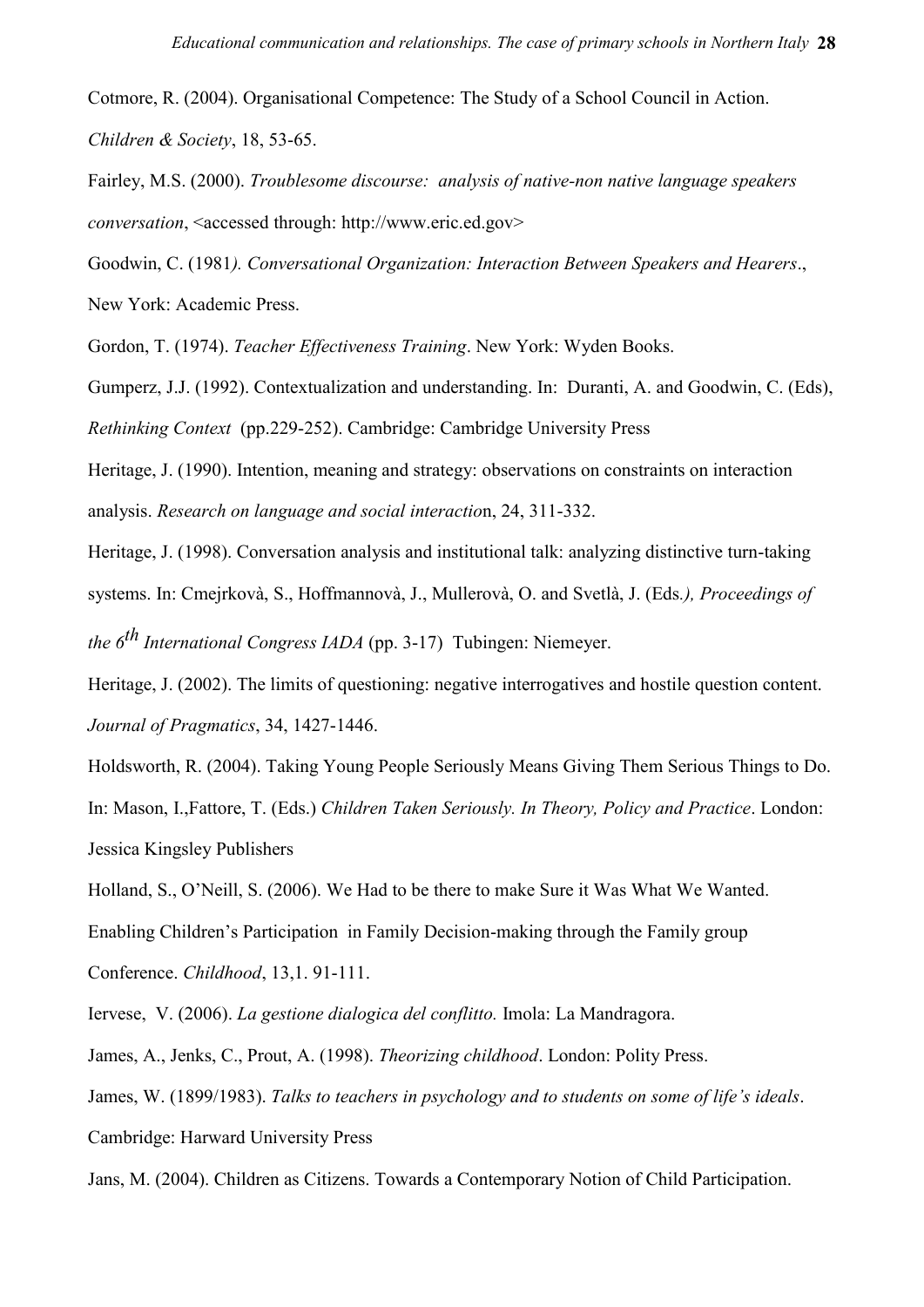*Childhood*, 11,1. 27-44.

Jefferson, G. (2007). Preliminary notes on abdicated other-correction. *Journal of pragmatics*, 39, 445-461.

Jefferson, G. (2004). Glossary of transcript symbols with an introduction. In Learner, G.H. (Ed.), *Conversation Analysis: studies from the first generation* (pp. 13-23). Philadelphia: John Benjamins.

Lawy, R. & Biesta, G. (2006. Citizenship-as-practice: the educational implications of an inclusive and relational understanding of citiz)enship. *British Journal of Educational Studies*, 54, 1: 34-50 Littlejohn, S. (2004). The Transcendent Communication Project: Searching for a praxis of dialogue.

*Conflict Resolution Quarterly*. 21,3. 327-359

Luhmann, N. (1984). *Soziale systeme*. Frankfurt a.M.: Suhrkamp

Luhmann, N. (1990), Meaning as sociology´s Basic Concept, In: Luhmann, N. (Ed*.) Essays on Self-*

*Reference* (pp. 21-79). New York: Columbia University Press.

Luhmann, N. (1992). *Die Wissenschaft der Gesellschaft*. Frankfurt a.M.: Suhrkamp.

Luhmann, N. (2002). *Das Erziehungssystem der Gesellschaft*. Suhrkamp, Verlag, Frankfurt a. M.

Luhmann, N., Schorr, K.E. (1979). *Reflexionsprobleme im Erziehungssysteme*. Frankfurt a.M.: Suhrkamp

Maturana, H., Varela, F. (1980). *Autopoiesis and cognition*. Dordrecht: Reidel.

Matthews, H. (2003). Children and Regeneration: Setting and Agenda for Community Participation and Integration. *Children & Society*, 17, 264-276

Mead, G.H. (1934*). Mind, Self and Society: from the Standpoint of a social behaviorist. (Edited by C. W. Morris)*. Chicago: University of Chicago Press.

Moerman, M. (1987). *Talking Culture. Ethnography and Conversation Analysis*. Philadelphia:

University of Pennsylvania Press

Moscovici, S. (1984). The phenomenon of social representations (pp.3-69). In Farr, R.M.,

Moscovici, S. (Eds.), *Social Representations*. Cambridge: Cambridge University Press

Murray, C., Hallett, C.. (2000). Young People's Participation in Decisions Affecting their Welfare. *Childhood*, 7,1, 11-25

Parsons, T. (1951). *Social Structure and Personality*. New York: The Free Press.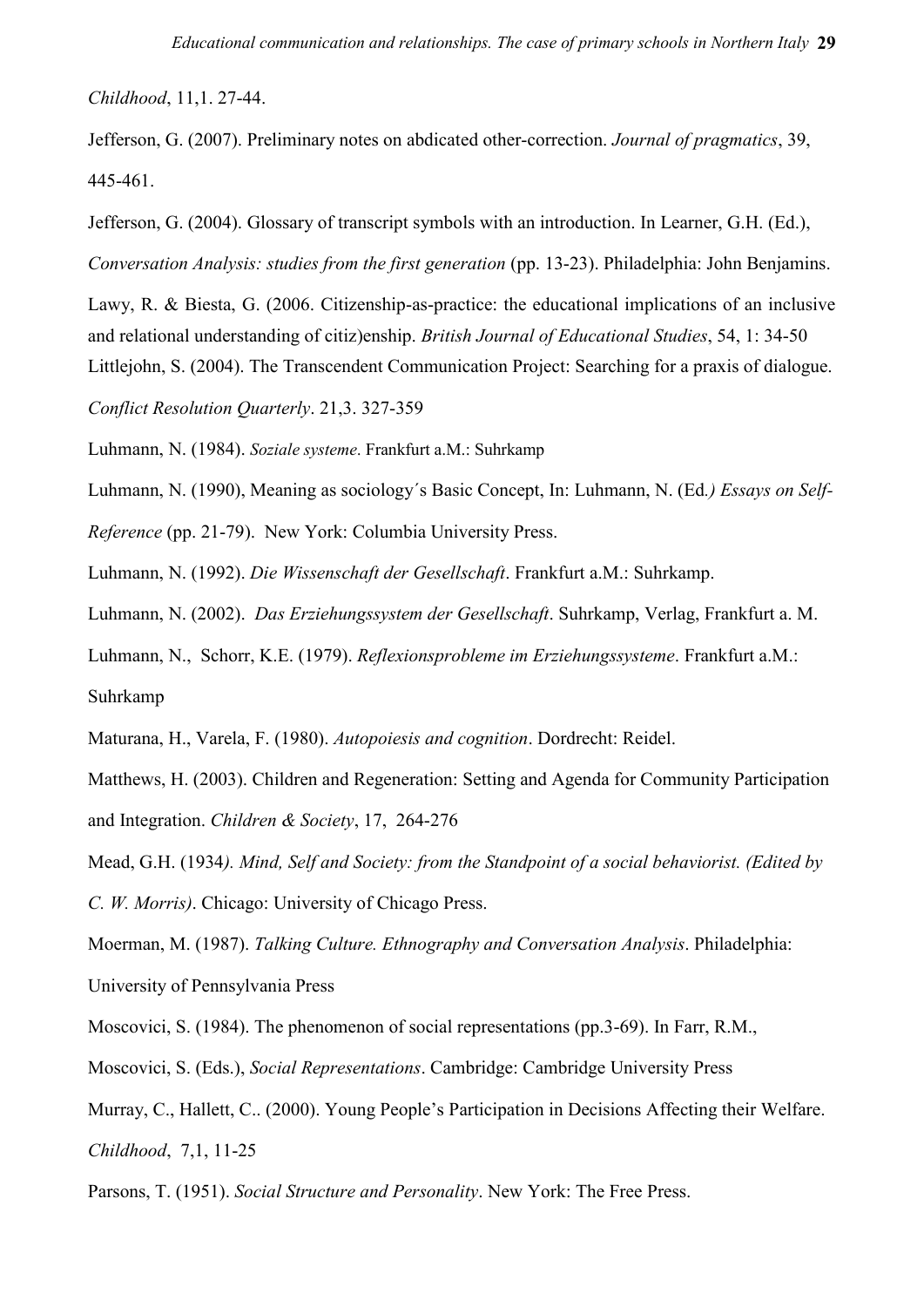Pearce, B., Pearce, K. (2003). Taking a communication perspective on dialogue (pp.39-56). In: Anderson,

L.B., Cissna, K. (Eds*) Dialogue: Theorizing difference in communication studies*.*.*Thousand

Oaks, CA: Sage

Prout, A. (2000). Children's Participation: Control and Self-realisation in British Late Modernity. *Children & Society*, 14, 304-315

Putnam, L.L. (2001). The language of opposition. In: Eadie, W.F., Nelson, P.E., (Eds*.), The language of conflict and resolution* (pp. 10-20). Thousand Oaks: Sage.

Qvartrup, L. (2005). Society's Educational System - An introduction Niklas Luhmann's pedagogical theory. Seminar.net - *International journal of media, technology and lifelong learning*, 1, 1 <accessed through: http://www.seminar.net/files/LarsQvortrup-SocietysEdSystem.pdf> Rogers, C. (1951). *Client-Centered Therapy: Its Current Practice, Implications and Theory*.

Boston: Houghton Mifflin

Sacks, H., Schegloff, E.A. and Jefferson, G. (1978). A simplest systematics for the organization of turn taking for conversation (pp. 7-55). In: *Studies in the organization of conversational interaction*. San Francisco: Academic Press.

Schegloff, E.A. (1991). Conversation analysis and socially shared cognition. In: Resnick, L.B., Levine, J.M., and Teasley, S.D. (Eds.) *Perspectives on socially shared cognition* (pp. 150-171). Washington DC: American Psychological Association.

Schneider, W.L. (2000). The sequential production of social acts in conversation. *Human studies*, 23, 123-144.

Spencer-Brown, J. (1969). *Laws of for*m. London: Allen & Unwin.

Tajfel, H. (1981). *Human Groups and Social Categories*. Cambridge: Cambridge University Press Tyack, D. B. and Cuban, L. (2000). *Tinkering toward Utopia: A Century of Public School Reform*. Cambridge: Harvard University Press.

Vanderbroeck, M., Buverne-de Bie, M. (2006). Children's Agency and Educational Norms. A Tensed Negotiation. *Childhood*, 13,1, 127-143.